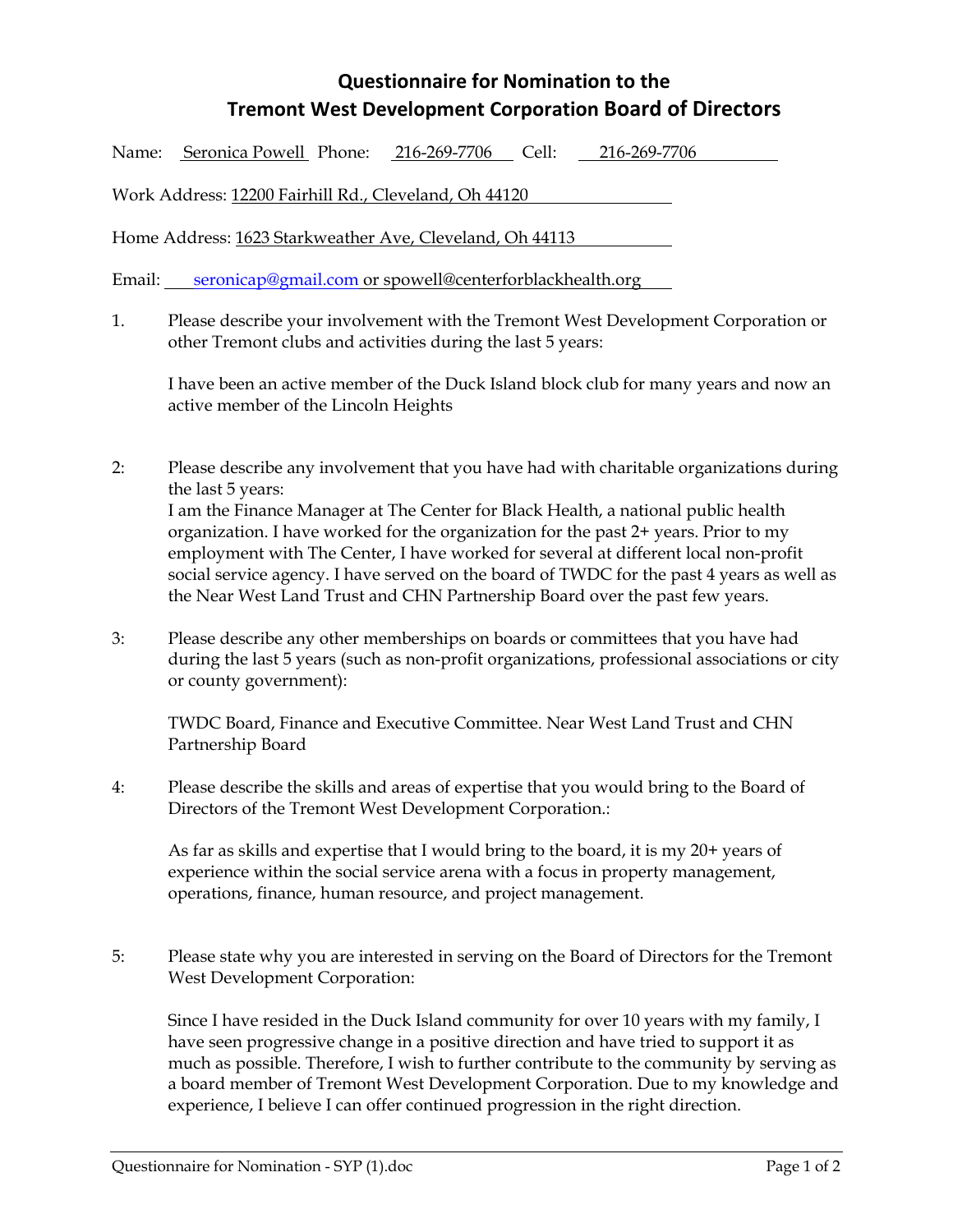Membership on the TWDC Board of Directors requires a substantial commitment of time and energy. Members of the Board typically serve on one or more committees, which meet monthly, as well as the Board of Directors meeting, which also meets monthly. Typically, Board Members spend between 5 -10 hours per month on TWDC matters. Please indicate the number of hours per month that you will be available as a member of the Board of Directors: **7 to 10** 

Please send this application, along with a current résumé and a short (not more than 75 words) statement that contains the information you most wish voters to consider to:

| Via Mail: | <b>TWDC Nominating and Governance Committee</b> |
|-----------|-------------------------------------------------|
|           | 2406 Professor Ave.                             |
|           | Cleveland, Ohio 44113                           |
| OR        |                                                 |
|           |                                                 |

Via Email: twdcboardcandidates@gmail.com

Statement: I am a single mother of two, LaKendria and Joseph. I have resided in the Duck Island community for 14+ years and for the past 6 months I have lived in the Lincoln Heights community. My children grew up here and attended the local school systems. I am passionate about the community. I have always worked in the social service field and enjoy helping to make whatever community I am apart of better. I look forward to serving as the President of TWDC board.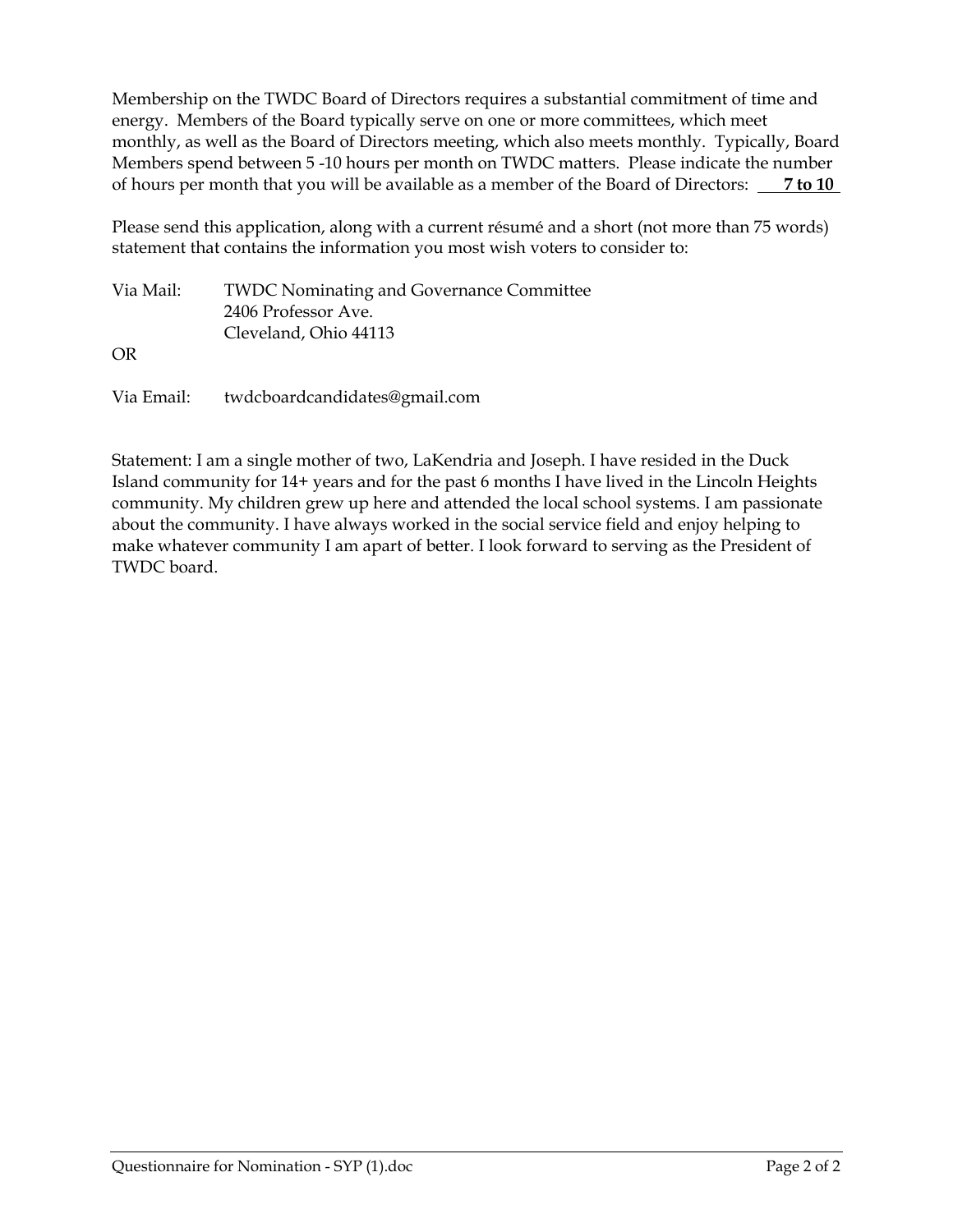#### **SERONICA POWELL 1623 Starkweather Ave, Cleveland, Ohio 44113 │216-269-7706│seronicap@gmail.com**

#### **SUMMARY**

Over 15+ years in the non-profit sector, running organization-wide operational functions and leading large scale projects, from inception to successful completion, while accomplishing sound strategic results.

#### **AREAS OF IMPACT**

Professional Development | Change Management | Strategic Planning and Leadership | Profit Growth | Program Development | Finance & Budgeting | Operations Management |

#### **HIGHLIGHTS**

| 2020 - Present | Near West Partnership and Land Trust Board of Directors |
|----------------|---------------------------------------------------------|
| 2019 - Present | <b>Cleveland Housing Network Board of Directors</b>     |
| 2019 - Present | Northeast Ohio Black Health Coalition Member            |
| 2018 - Present | <b>Tremont West Board of Directors</b>                  |
| 2013           | Neighborhood Leadership Development Program             |
| $2008 - 2009$  | Cambridge Who's Who                                     |
| $2006 - 2007$  | Strategic Planning Committee, St. Malachi Center        |
| $2006 - 2007$  | LeadDiversity                                           |
| 2006           | Board Vice-President, Cleveland State Student Chapter   |
| $2004 - 2006$  | American Production Inventory Control Society (APICS)   |
| 2005           | Board Treasure, Cleveland State Student Chapter         |
|                |                                                         |

#### **EXPERIENCE**

#### **10/21 – Present Finance Manager**

#### The Center for Black Health & Equity, Durham, NC /Cleveland, Ohio

- Implement and maintain accounting and administrative policies and procedures for a wide-range of activities including financial accounting and reporting.
- Coordinate, analyze and report the financial performance of the organization to the Deputy Director, Executive Director, Treasurer and Board of Directors monthly, quarterly and annually to include, financial performance, projections and other special requests as required.
- Prepare short and long-term financial forecasts of financial performance for use with internal management and external parties.
- Assist the Deputy Director in developing the Annual Organization Budget for approval by the Executive Director and the Board of Directors.
- Assist The Center with applying for all grants (governmental, non-governmental and non-traditional) by completing the fiscal and administrative sections of the grant applications and submitting them to the funder.
- Monitor grants performance and administer The Center's 100% Spending Plan to ensure all grant funds are expended by the end of the grant period.
- Complete and submit the financial reports for each funding source.
- Maintain familiarity with the history and statutory requirements for each funding source in accordance with General Accepted Accounting Principles (GAAP).
- Oversee audit and tax functions, coordinate activities with outside audit firms and review firm's performance.
- Supervise monthly fiscal monitoring of sub recipient contracts and accountability.
- Maintain and update fiscal and accounting procedures that meet state and federal requirements and conform to GAAP.
- Process staff payroll and benefits.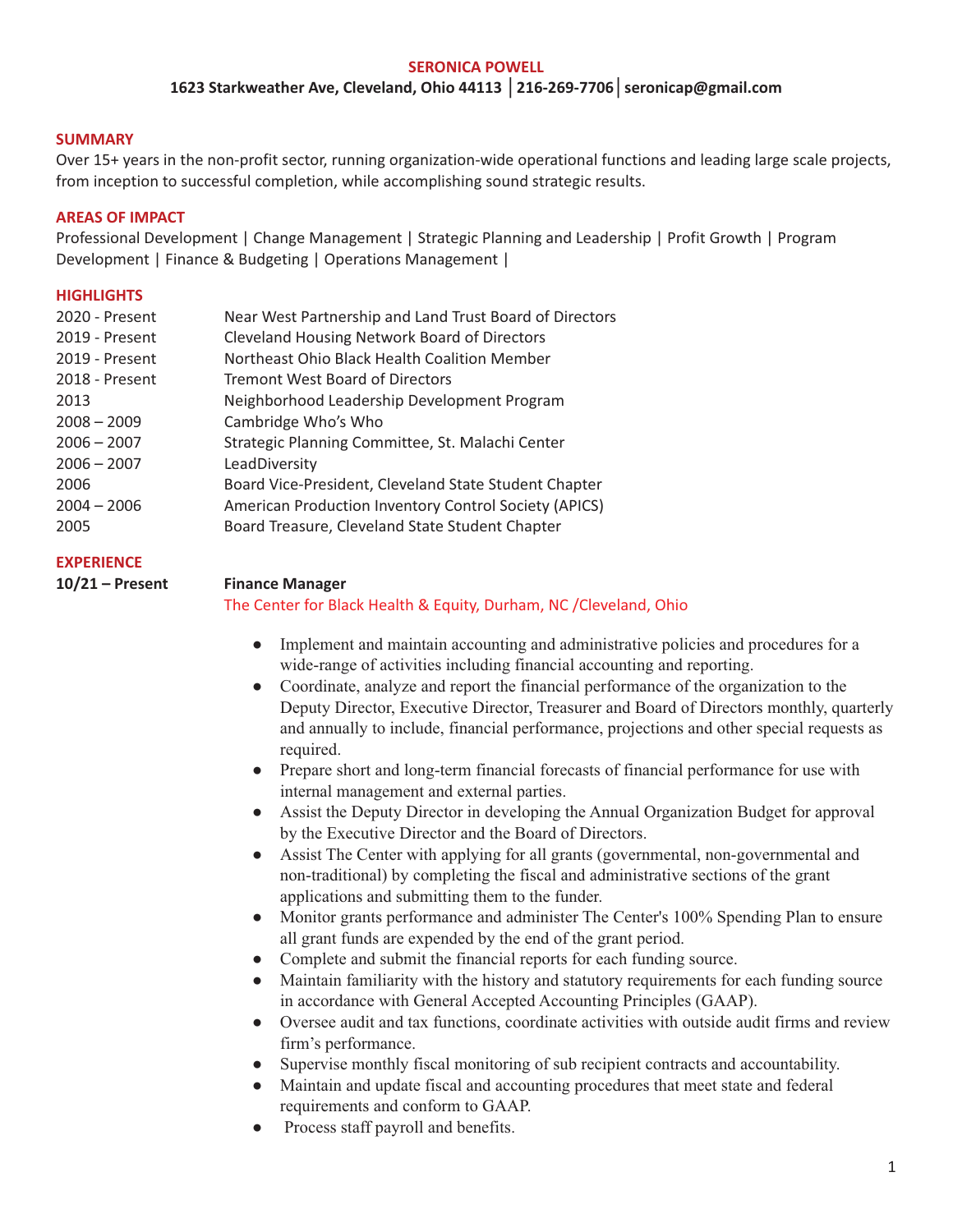• Process/supervise the processing of payroll taxes, mileage, travel costs, and accounts payable according to specified time frames, Internal Revenue Service codes and GAAP using Intuit QuickBooks Online Payroll and Accounting System.

#### **03/20 – 9/21 Regional Program Coordinator**

#### The Center for Black Health & Equity, Durham, NC /Cleveland, Ohio

- Conduct trainings on best practices to reduce health disparities and provide technical assistance as requested by regional partners or requests from statewide advocacy partners or local public health departments.
- Manage regional customer inquiries and requests for technical assistance.
- Participate in conference calls, webinars or trainings as required by the funding agency.
- Develops and recommends new or revised program goals and objectives.
- Coordinates activities of programs with interrelated activities of other programs, departments, or staff to ensure optimum efficiency and compliance with appropriate policies, procedures, and specifications.
- Prepares periodic reports and records on regional program activities, progress, status or other special reports for management or outside agencies.
- Recruits and develops regional partnerships with community and faith-based organizations, institutes of higher learning, state and local health departments and local businesses.
- Develops and facilitates regional workshops, meetings or conferences, coordinates logistics, scheduling, and participant communications.
- Tracks and monitors subcontractor expenditures and implementation activities for reporting purposes.
- Organizes site visits and meetings as directed by the senior program manager.
- May represent NAATPN in meetings with external stakeholders on policy, environmental and systems change related to tobacco prevention and cessation.
- Assesses tobacco policy, system, and environmental changes for comprehensive model language.
- Assist in the development of messaging, visual depictions, and delivery of education campaigns.

#### **08/09 – 07/18 Director of Operations**

#### University Settlement, Cleveland, Ohio

- Work with the leadership team and board to develop innovative initiatives aimed at building common relationships within the community and surrounding areas.
- Assisted with eliminating over \$300,000 in property debt over the course of 5 years
- Carry out the direction of University Settlement's strategic plan and assist staff with the creation of effective actions and agendas to support strategic plan.
- Manage the implementation, assessment, adaptation and direction of University Settlement's strategic plan to ensure the organization is aligned with staff ability, community needs, financial resources, and board support.
- Support organization in the development of annual budgets alongside leadership team and board.
- Monitor revenue margins and worker productivity as well as implement new directives for growth.
- Identify and target new areas through partnerships that can improve University Settlement's overall operation include 100% of the cost to remodel front of the Main building
- Work closely with the finance department to prepare the budget, reduce operational cost, and align operating budget to meet the organization's strategic plan.
- Encourage a culture of accountability, achievable success and continuous improvement that values knowledge and obligation to quality and service.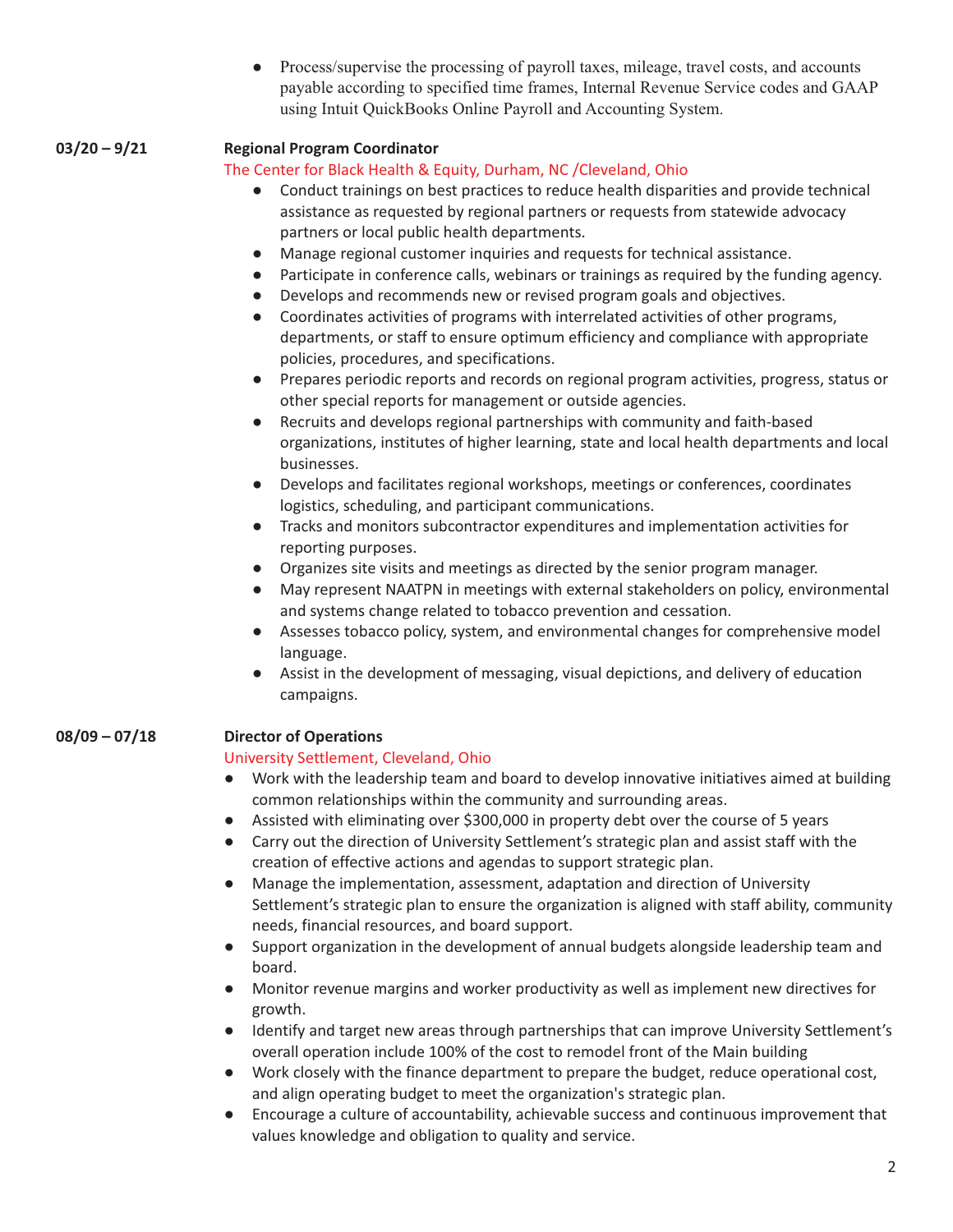- Keep up-to-date on laws, guidelines, information and technology in order to stay current and ensure compliance.
- Ensure accurate and continuous flow of communication with University Settlement's staff and keep the executive director up-to-date of any critical issues.
- Serve as the staff point for the Board Operations committee and produce support materials for the committee and board meetings.
- Increase revenue by at least 5% annually with vendor and project negotiations.
- Reconcile and process agency billings including AFLAC, Health Insurance, IRA and Life Insurance.
- Develop and implement agency policy and procedures.

#### **08/09 – 07/18 HR Administrator**

#### University Settlement, Cleveland, Ohio

- Perform all Human Resource functions for the agency including completing the onboarding boarding process, benefits (shopping and management), and payroll.
- Identify, communicate, develop, and implement policies and procedures relating to the effectiveness of the human resources operations, to include compensation and benefit administration, employment and training, performance evaluation and discipline/termination, and employee handbook for staff.
- Administer and uphold University Settlement's initiatives and promote a positive working environment that is conducive to staff, management, volunteers, corporate executives and community stakeholders.
- Ensure that all human resource functions are in accordance with appropriate federal and state legal and regulatory requirements and standards such as EEO, ADA, OSHA, and Fair Labor.
- Process payroll and all necessary reports along with administering staff benefit programs including retirement plans, health insurance, AFLAC and Employee Assistance Program.
- Establish and maintain a staff record system and reporting procedures for wage and benefit plans to ensure compliance with legal requirements.
- Assist Director of Programs along with managers to complete in a timely manner the performance evaluation for all staff.
- Lead the process in supporting current staff and recruit new staff as needed.
- Address staff and clients grievances and complaints.

#### **08/09 – 07/18 Information Technology Manager**

#### University Settlement, Cleveland, Ohio

- Oversee the IT company/consultant along with those that support the technology infrastructure coordinate activities to ensure data availability and network services with as little downtime as necessary.
- Implement technology policies that are chosen by the leadership team and communicate changes to staff.
- Work with the leadership team to determine software and/or hardware program requirements and how it relates to the overall IT infrastructure.
- Work with an IT company/consultant to detect security vulnerabilities and eradicate them with strategic solutions that increase data security.
- Direct and support the implementation of software and hardware and recommend new technology solutions that address the needs of the organization.

#### **10/07 – 08/09 Community Resource Manager**

#### University Settlement, Cleveland, Ohio

- Eliminated Hunger Center debt of \$30,000.
- Raised \$5,000 in funding for the Transitional Housing Housekeeping program.
- Raised \$11,500 to support University Settlement's annual Back-To-School Fair.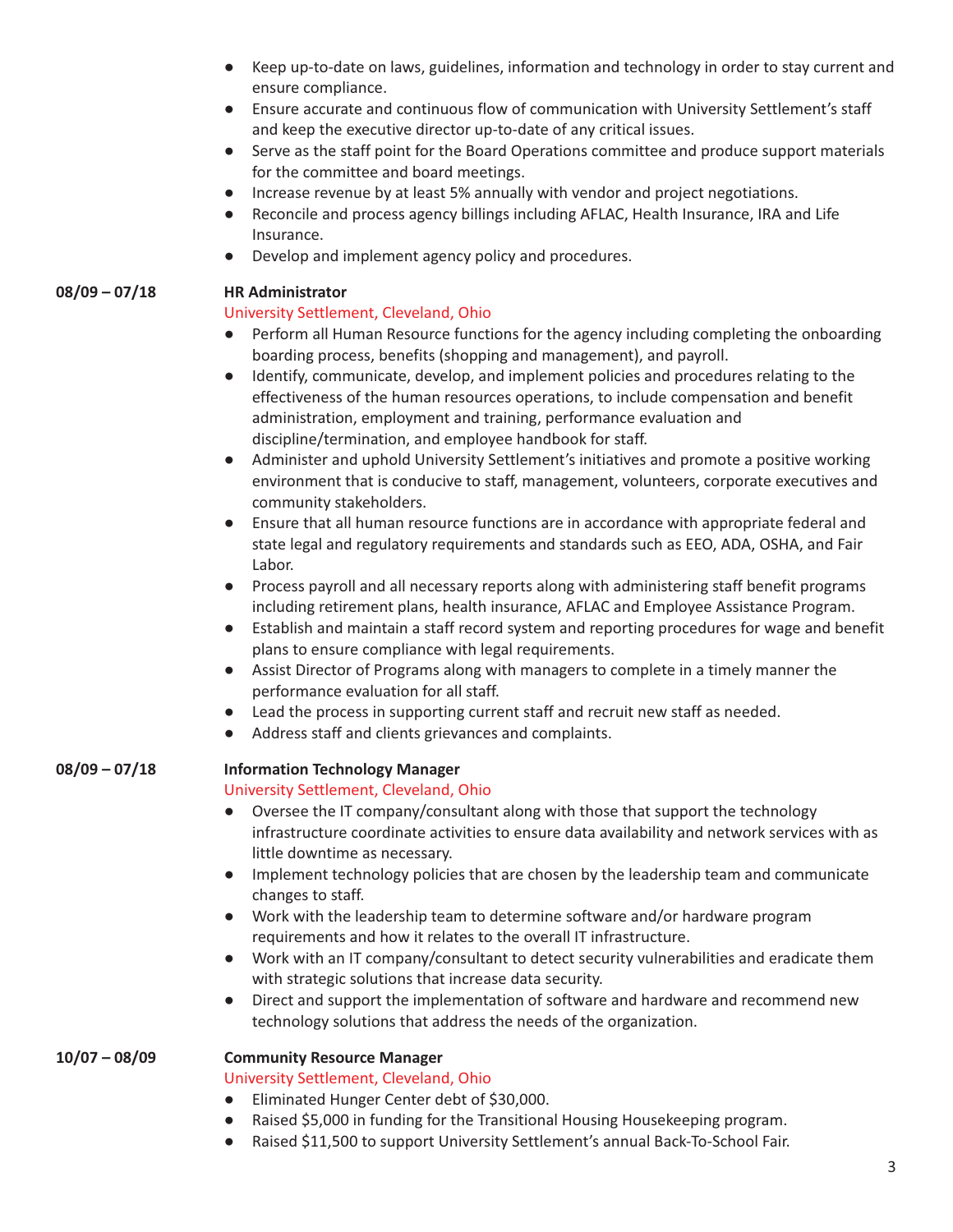- Replaced the Hunger Center traditional pantry with pantry choice.
- Ensured appropriate and thorough volunteer selection through interview process, and reference/background check.
- Maintained up-to-date data records on volunteers and volunteer service and managed over 500 volunteers.
- Compiled organization's statistics for program, grant reports and marketing materials.
- Assisted with special events, Back To School Fair, Taste of Slavic Village, Thanksgiving Baskets, and Christmas Giveaway and established committees of staff, board, and volunteers to support events.
- Promoted Hunger Center throughout the community by collaborating with local schools, service providers, community organizations, churches, government entities and housing developments.

#### **5/06 – 9/07 Program Coordinator**

#### Greater Cleveland Neighborhood Centers Association, Cleveland, Ohio

- Planned for the long term growth and development of the 21st CCLC program and ensured that they were consistent with GCNCA's mission, goals, and philosophy.
- Ensured that the 21st CCLC program met licensing and all other legal compliance regulations including management of the grant requirements and policies.
- Provided technical assistance, capacity building, and budget management services to 15 Early Learning Initiative sites, 4 Fatherhood Initiative sites, and 6 21st Century Community Learning Centers.
- Developed procedures and systems for effective and efficient monitoring of progress in the Science, Technology, Engineering, and Mathematics (STEM) arena and for the activities of students.
- Effectively communicated with 21st CCLC schools, other educational organizations, service providers and others to ensure the effective development of quality programming.
- Compiled data to analyze and evaluate outcome measures and student performances by using such tools as Profile and Performance Information Collection System (PPICS) and Annual Performance Report (APR).
- Selected as GCNCA's Comprehensive Continuous Improvement Plan Authorized Representative.
- Served as GCNCA's Reading Is Fundamental (RIF) coordinator.

#### **EDUCATION**

| 2/2010 | Master of Business Administration                               |
|--------|-----------------------------------------------------------------|
|        | University Of Phoenix, Phoenix Arizona                          |
| 5/2006 | <b>Bachelor of Operation Management and Business Statistics</b> |
|        | Cleveland State University, Cleveland, Ohio                     |
| 5/1994 | Associate of Arts Degree                                        |
|        | Concordia Lutheran College, Selma, Alabama                      |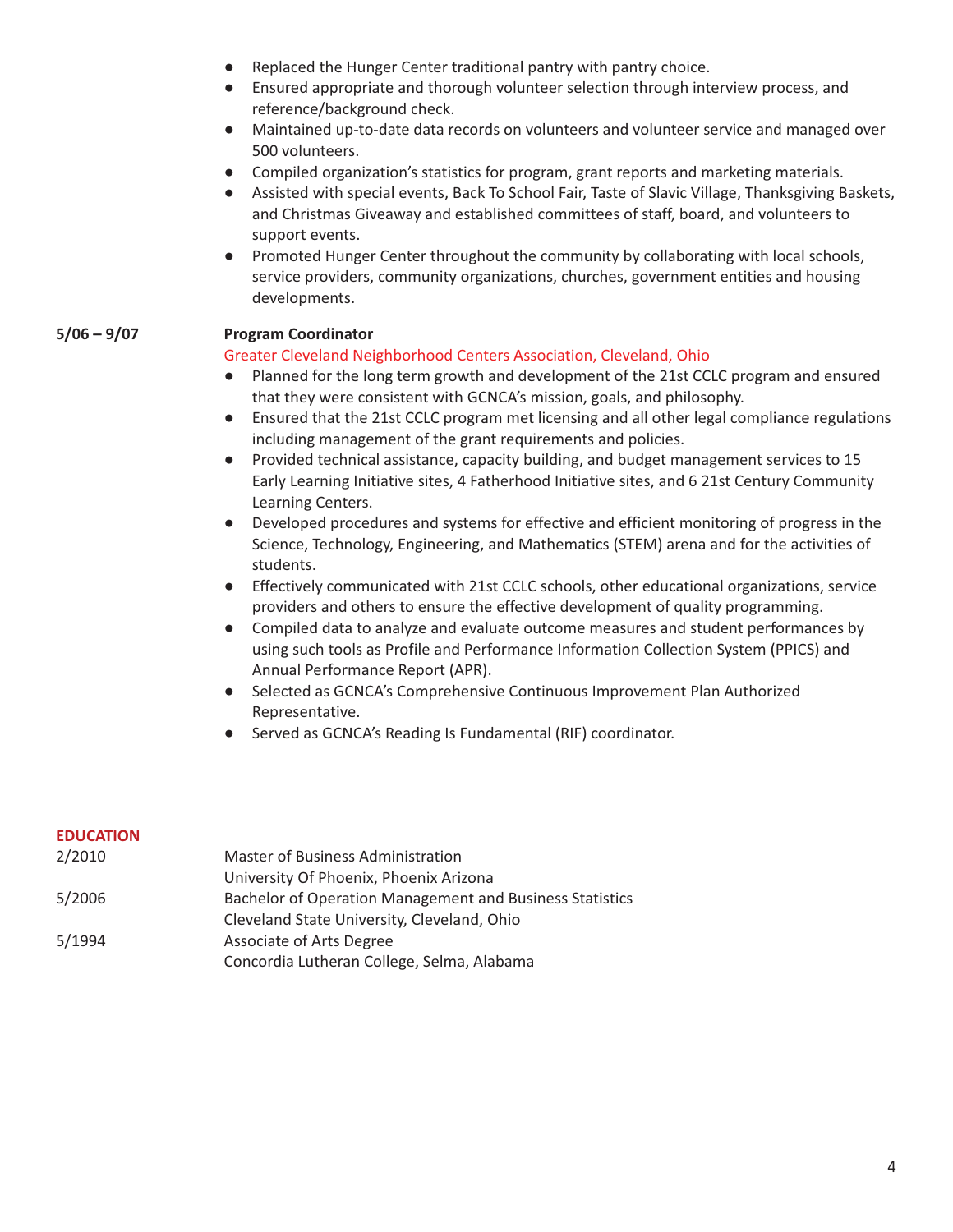## **Questionnaire for Nomination to the Tremont West Development Corporation Board of Directors**

Name: Allison McCurdy Cell: 440-935-7106

Work Address: 635 W Lakeside Avenue, Cleveland, OH 44113

Home Address: 869 Jefferson Avenue, Apt #DWN, Cleveland, OH 44113

#### Email: allison.leigh.mccurdy@gmail.com

1. Please describe your involvement with the Tremont West Development Corporation or other Tremont clubs and activities during the last 5 years:

#### **Have taken part in community gatherings, such as market days, Walk About Tremont, etc. A regular patron at many local shops stores, and restaurants**

2: Please describe any involvement that you have had with charitable organizations during the last 5 years:

#### **Common Ground: Cindy Nord Center for Renewal: Worked as a counselor at Earth Camp, gained insight into nonprofit daily functions and funding. Also volunteered often to work the marketing booth**

3: Please describe any other memberships on boards or committees that you have had during the last 5 years (such as non-profit organizations, professional associations or city or county government):

#### **Served as secretary of Economic Student Society, a student club dedicated to discussing economic topics, research, etc.**

4: Please describe the skills and areas of expertise that you would bring to the Board of Directors of the Tremont West Development Corporation.:

**Background in economics: studied efficient solution-finding methods in the public and private sectors, studied the decision-making processes of rational and irrational consumers. Currently work in financial services, experienced with excel, data analysis and regression, knowledge of banking systems, operational organization and processes** 

5: Please state why you are interested in serving on the Board of Directors for the Tremont West Development Corporation:

#### **Keenly interested in pushing for equitable and sustainable economic development within Tremont, continuing to expand community-wide events, as well strengthening outreach programs to more marginalized communites within our neighborhood**

Membership on the TWDC Board of Directors requires a substantial commitment of time and energy. Members of the Board typically serve on one or more committees, which meet monthly, as well as the Board of Directors meeting, which also meets monthly. Typically, Board Members spend between 5 -10 hours per month on TWDC matters. Please indicate the number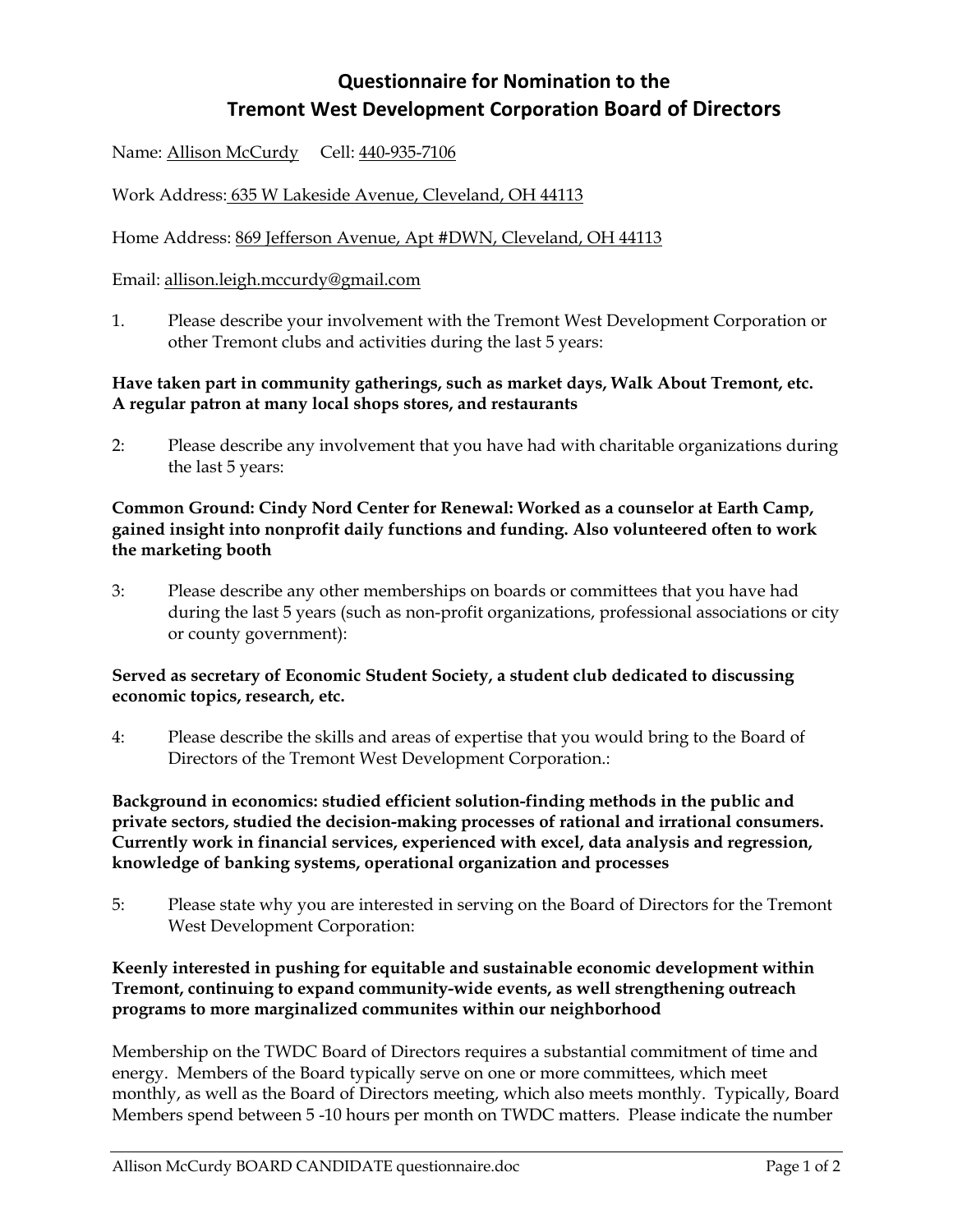of hours per month that you will be available as a member of the Board of Directors: **12-18 hours monthly**

**Please send this application, along with a current résumé and a short (not more than 75 words) statement that contains the information you most wish voters to consider to: twdcboard@gmail.com**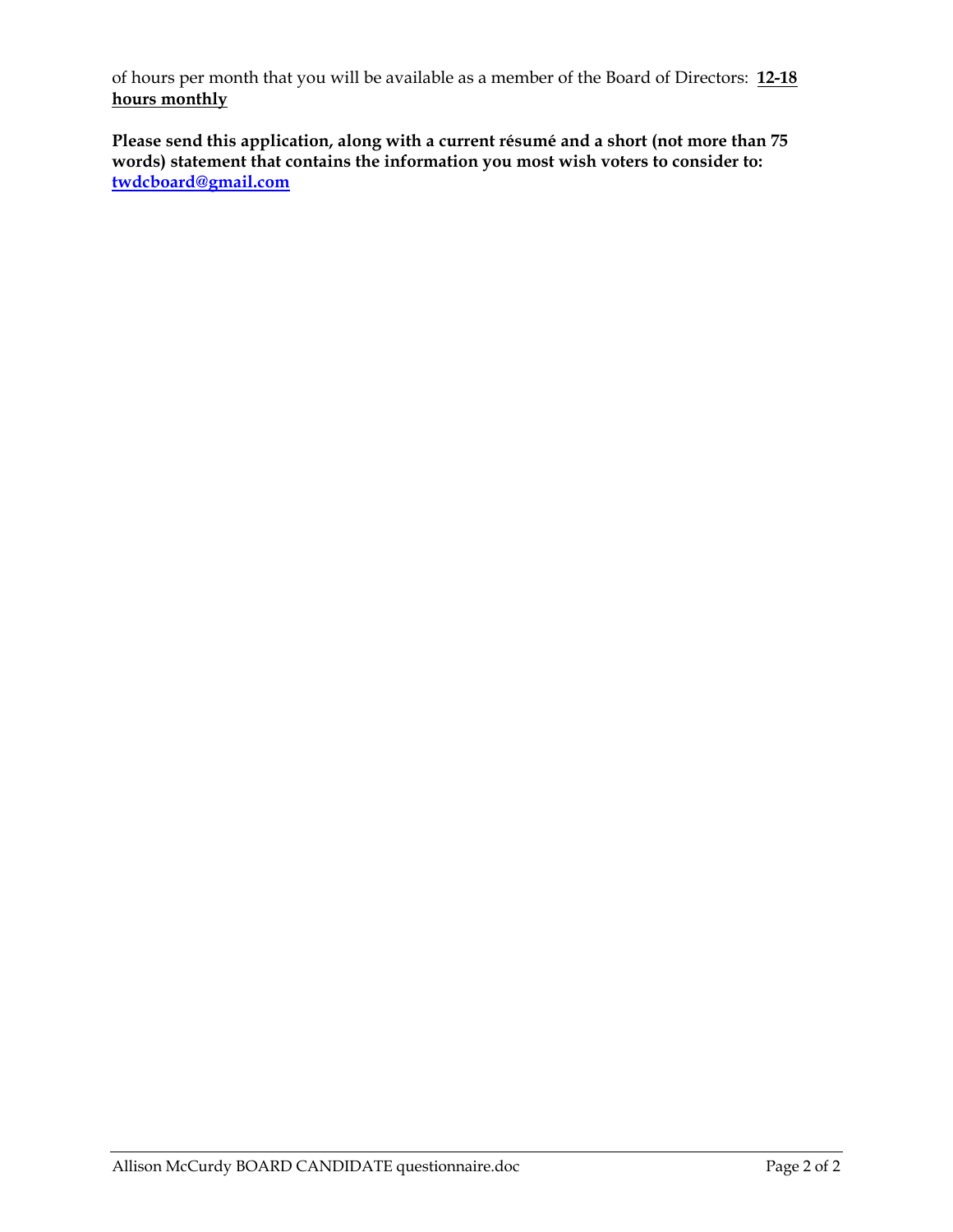# Allison McCurdy

869 Jefferson Avenue Apt #DWN, Cleveland, OH 44113

Email: allison.leigh.mccurdy@gmail.com, Mobile: (440) 935-7106

LinkedIn: https://www.linkedin.com/in/allison-mccurdy-20902114a/

#### **PROFILE**

Bachelor of Arts in Economics graduate from Cleveland State University. Creative, organized, and forward-thinking, with a detailed and efficient approach to problem-solving which has been a proven asset in the workplace. Seeking a position that necessitates creativity and the application of organization and data-driven decision-making. My goal is to find a company that encourages the use of a multidisciplinary approach in the process of finding solutions.

#### **SKILLS**

#### **EDUCATION**

-Microsoft Office suite

-Ability to analyze data with statistical software STATA, Excel

-Attentive to detail

-Excellent teamwork and communication skills

-Adaptability and proactivity

-Leadership and initiative

-Efficient decision-making

#### **RELEVANT EXPERIENCE**

**Cleveland State University** —2019-2021; B.A. in Economics, minor in Cultural Anthropology

**Extracurriculars and Leadership**: Secretary of Economic Student Society 2020-21

**Relevant Coursework:** Accounting; Statistics & Econometrics; Business Management & Managerial Economics; Urban Economics; Anthropological Theory

#### **Brand Associate at Old Navy; Sandusky, OH—2017-2019**

Daily shift responsibilities varied but included: handling cash, providing customer service, communicating information to customers, signing customers up for the brand credit card, capturing emails for marketing purposes. Promoted to Lead of Fitting Room in Summer of 2018, making it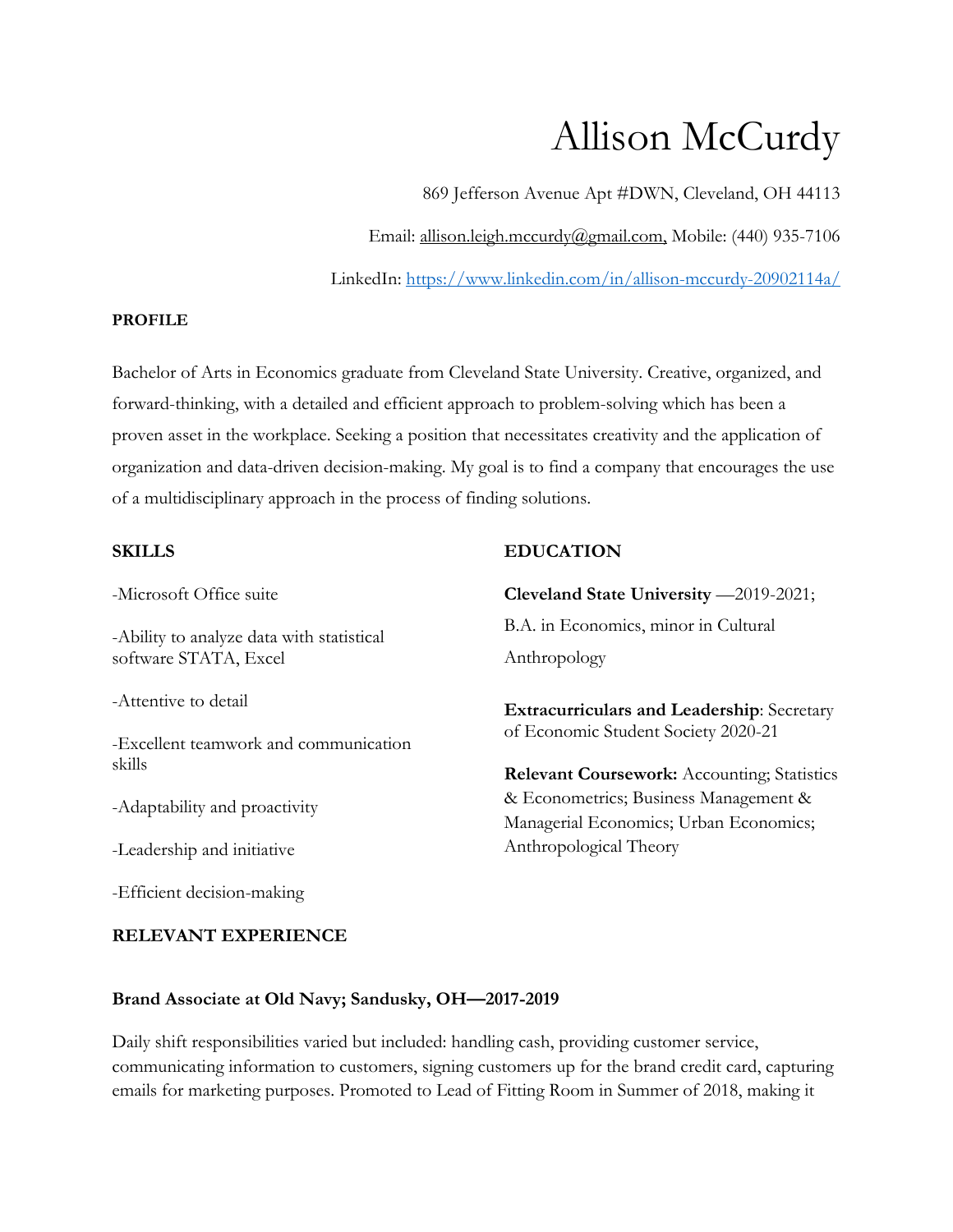my responsibility to train new employees in various aspects of merchandising in the store. Trained as a Cash Handler, giving me the responsibility of counting, auditing, and closing registers and petty cash drawers, as well as gathering nightly cash deposits.

#### **Communications Manager for On the Vine Web Design; Collins, OH— 2017-2018**

Worked as a communication liaison between clients and our company. Facilitated communication about promotions, social media strategy, and future marketing plans. Visited the clients to meet to discuss strategy, and to gather content (take pictures, videos, etc.). Posted on a daily basis for multiple businesses on Facebook, Instagram, and Twitter. Gathered social media reports and distributed to clients on a monthly basis. Gained skills with SquareSpace, Trello, Facebook for businesses

#### **Student Assistant in the Bursar's Office; Baldwin Wallace University — 2015-2016**

Worked in debt and loan collections. Spent majority of time entering financial information into online database, filing folders, finding new addresses for former students, making copies, other office duties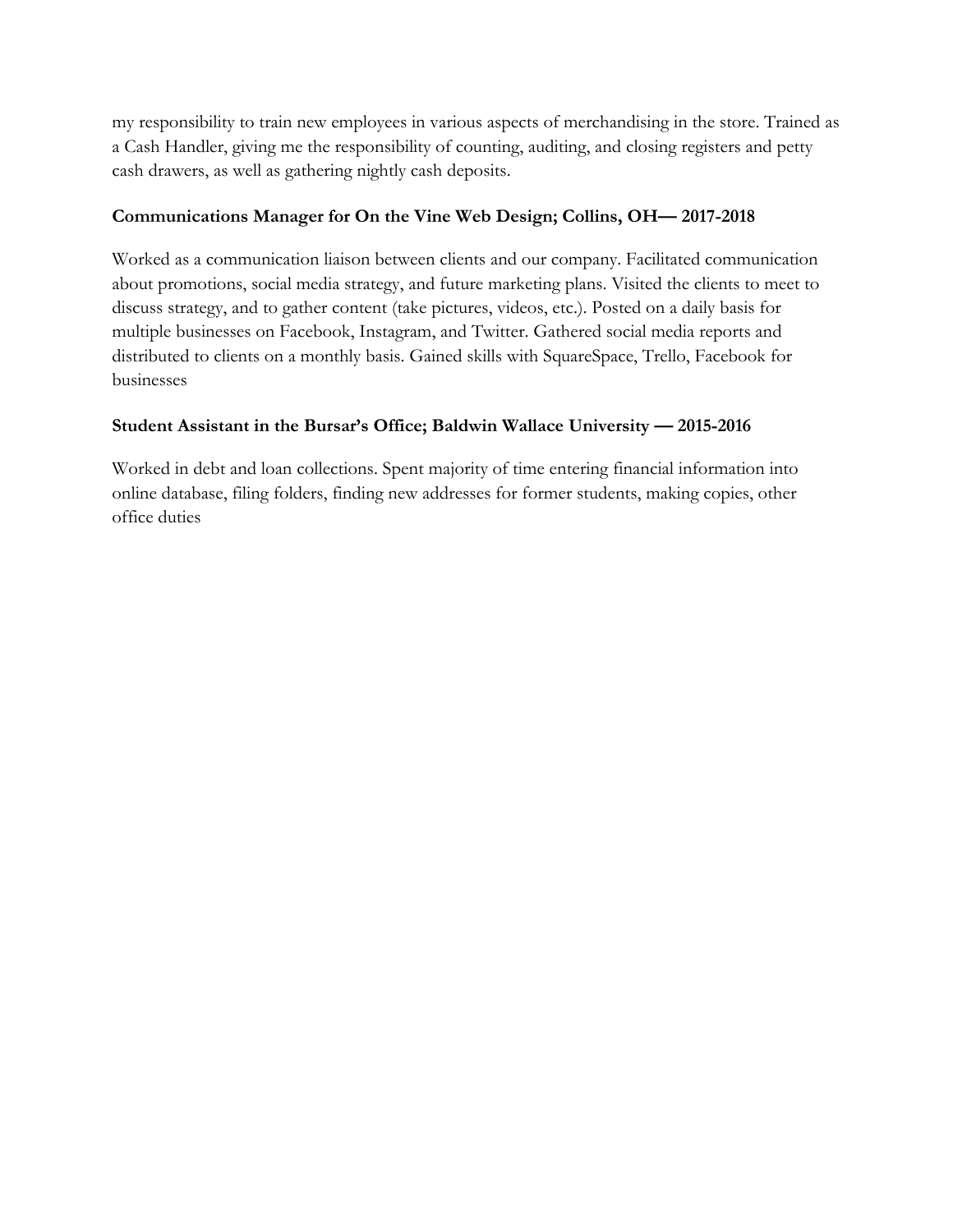## **Questionnaire for Nomination to the Tremont West Development Corporation Board of Directors**

| Name: Deborah Smith | Phone: | 216-469-3203 | Cell: same |
|---------------------|--------|--------------|------------|
|                     |        |              |            |

Work Address: **NA**

Home Address: **2482 Professor Avenue**

#### Email: **ebussmith11@gmail.com**

1. Please describe your involvement with the Tremont West Development Corporation or other Tremont clubs and activities during the last 5 years:

**I have been a South of Jefferson Block Club member since 2015, and co-chaired from 2016-2021.** 

**I spearhead maintenance and beautification of Lucky Park as a member of SOJBC, securing grants for replacement of the lighting and for plant material.** 

**I worked with Cory Riordan and Councilman McCormack to "save" Lucky Park.** 

2: Please describe any involvement that you have had with charitable organizations during the last 5 years:

**I worked as a volunteer driving people to the polls during the 2020 elections.** 

**Volunteer as a member of the Tremont Trash Patrol.** 

**I have collected and recycled clean aluminum and steel from residents of Tremont and Ohio City as a member of Clean Garbage Recycling since July 2020.** 

**I organized and manage the paper retrievers at the Annunciation Greek Church for neighborhood use, with TWDC as beneficiary.** 

**As Circular Cleveland grant recipient, I collect scrap, deconstruct it, and recycle it.** 

**Most recently, Clean Garbage Recycling hosted a Computer Round-Up for Tremont.** 

3: Please describe any other memberships on boards or committees that you have had during the last 5 years (such as non-profit organizations, professional associations or city or county government):

**I am one of 9 Circular Cleveland Ambassadors. Circular Cleveland is a 30 month initiative working with the Ella MacArthur Foundation, Cleveland Neighborhood Progress, and Neighborhood Connections made possible by a grant from the Robert Woods Jones Foundation. The focus is creation of a circular economy in Cleveland.**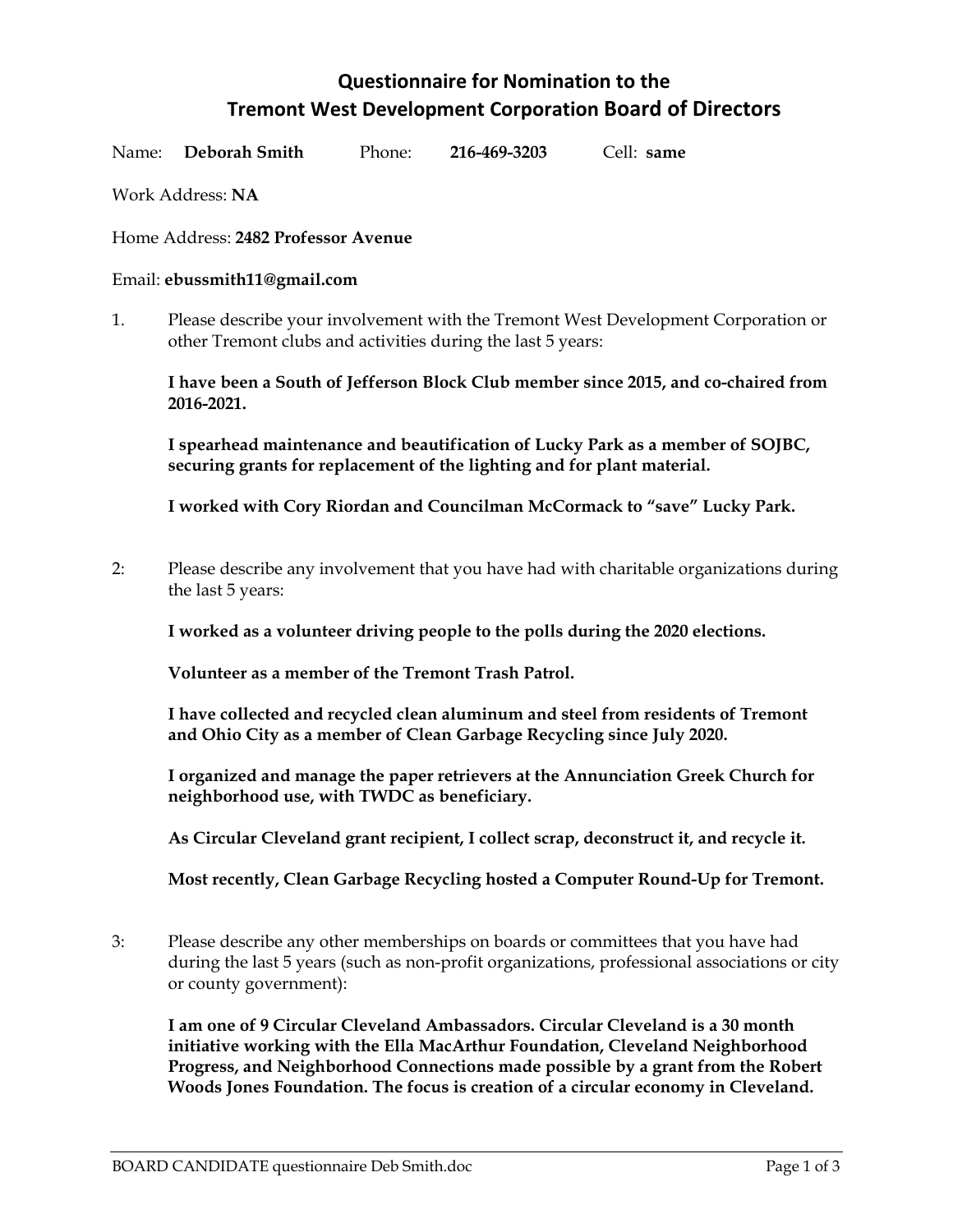4: Please describe the skills and areas of expertise that you would bring to the Board of Directors of the Tremont West Development Corporation:

**I am dedicated to Tremont, a hard worker, and an optimist.** 

**My background is in healthcare - I am a retired RN. I have worked in OB/GYN at the bedside and outpatient, in Management (inpatient and outpatient), Risk Management, HIV and Infectious Disease, and Clinical Trials, most recently working on cancer clinical trials. I have spent my career helping people, working in groups, problem solving complex issues, and adjusting policies and procedures in reaction to changing times.** 

5: Please state why you are interested in serving on the Board of Directors for the Tremont West Development Corporation:

**I am passionate about Tremont and want to continue to be involved. I believe in problem solving as quality improvement, not complaining. I believe I can bring a mature resident's perspective to discussions. As I am now retired and no longer chairing the Block Club, I have the time to devote to a Board member position.** 

Membership on the TWDC Board of Directors requires a substantial commitment of time and energy. Members of the Board typically serve on one or more committees, which meet monthly, as well as the Board of Directors meeting, which also meets monthly. Typically, Board Members spend between 5 -10 hours per month on TWDC matters. Please indicate the number of hours per month that you will be available as a member of the Board of Directors: **5 – 10 hours per month.**

**Please send this application, along with a current résumé and a short (not more than 75 words) statement that contains the information you most wish voters to consider to: twdcboard@gmail.com**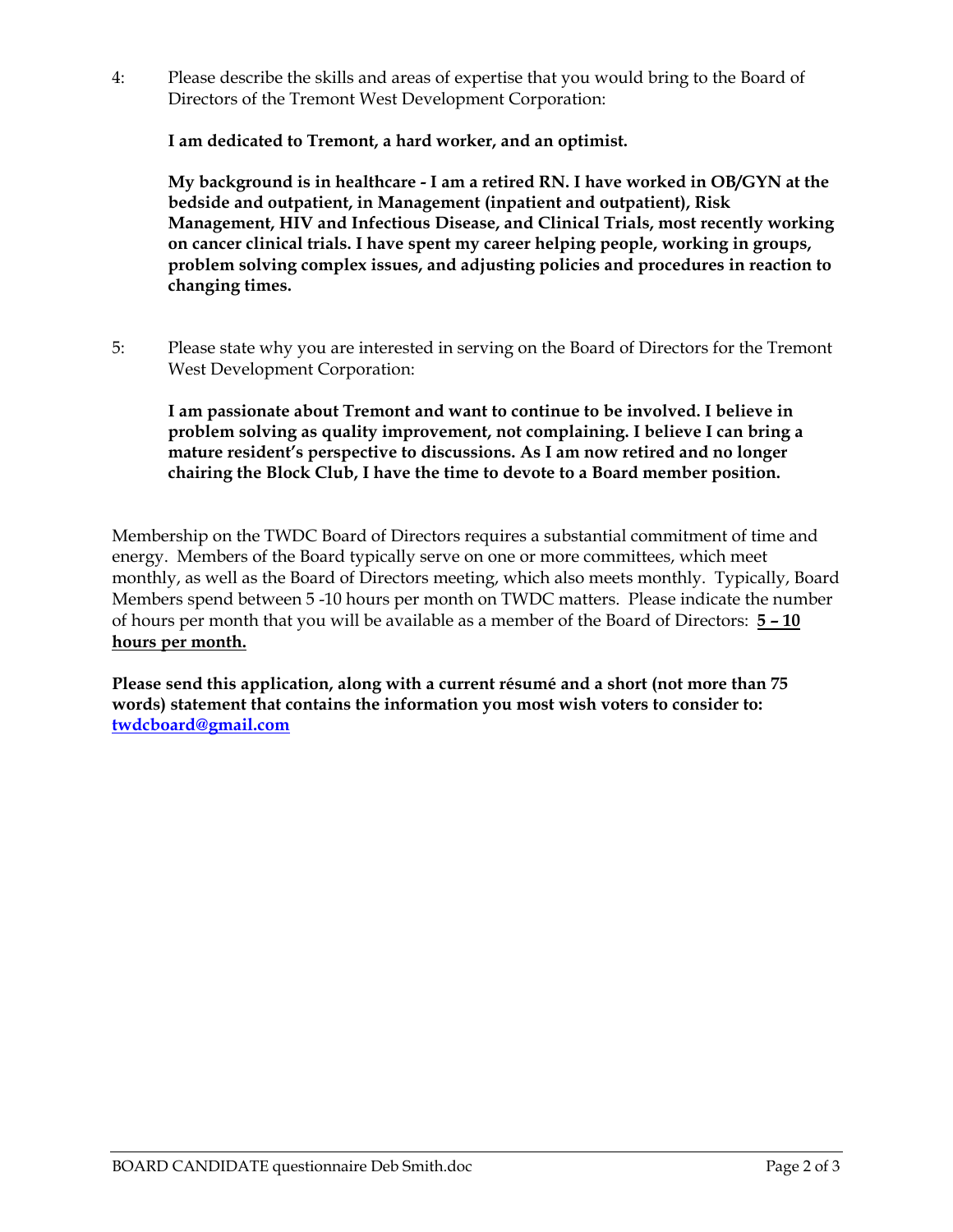Statement for Voters to Consider:

I've been a Tremont resident since 2015 and am a member and former co-chair of the SOJBC. My company, Clean Garbage Recycling, collects aluminum/steel/scrap and manages the paper retrievers in Tremont, providing a recycling option during the City's hiatus. Last Spring I spearheaded the effort to "Save Lucky Park"- it worked! I am a retired nurse committed to our fabulous neighborhood. I want to continue to serve in a positive way as a TWDC Board member.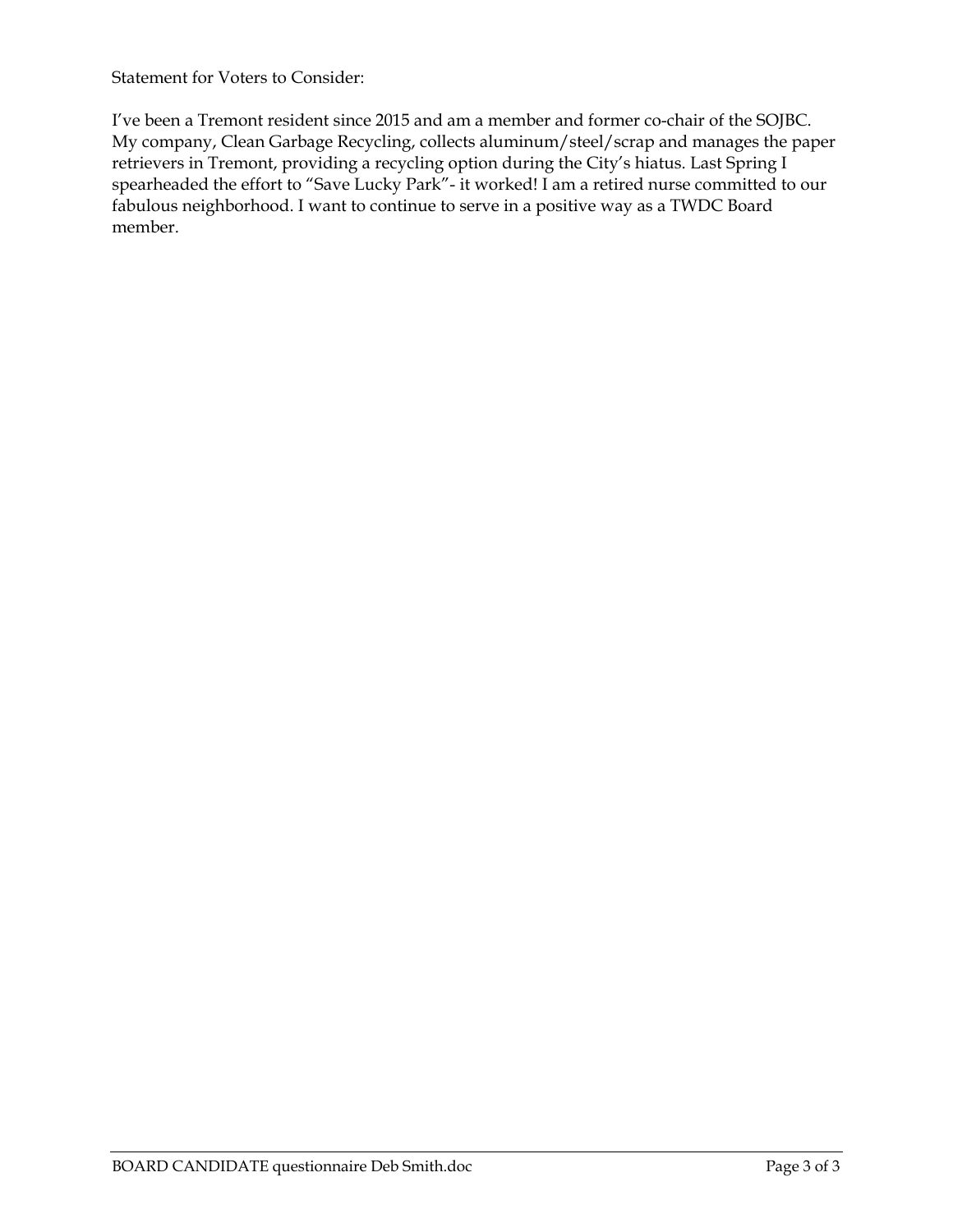# Deborah Smith, RN, BSN, CCRP

2482 Professor Avenue Cleveland, OH 44113 216‐469‐3203

## **Clinical Research Nurse**

## **QUALIFICATIONS PROFILE**

Self-motivated, organized, and accomplished professional, with extensive experience and success in multiple fields of Nursing. Detail‐oriented. Adept at multitasking and prioritization. Proven track record of working well with peers to deliver high quality care. Able to distill complex information into simple understandable concepts. Work well under pressure to overcome challenges and adhere to deadlines. Focused on always keeping the needs of the patient first. Exceptional interpersonal, written and verbal communication skills, complemented with excellent work ethic to render quality service and achieve patient and team satisfaction.

### **PROFESSIONAL EXPERIENCE**

*University Hospitals Cleveland Medical Center Seidman Cancer Center Clinical Trials Unit, Cleveland, Ohio* **Clinical Research Specialist** May 2012 – August 2020

• Job duties: Responsible for all aspects of cancer clinical trials including patient recruitment, protocol implementation and adherence, subject assessment and response to treatment, and regulatory compliance. Also responsible for creation of all cancer clinical trial order sets (oral and infusion) based on clinical trial protocols across all disciplines in Seidman Cancer Center.

*University Hospitals Cleveland Medical Center MacDonald Women's Hospital, Cleveland, Ohio*

**Nurse Manager – Inpatient Mother/Infant Unit** November 2008 – May 2012

 Job duties: Responsible for all aspects of day‐to‐day inpatient operations of a 50 bed inpatient unit and an 80+ member staff.

#### *Quintiles, Incorporated, Global Contract Research Organization*

**Clinical Research Associate** September 2006 – November 2008 Job duties: Provided direct assistance to research sites throughout the country, including site selection, protocol orientation and education, oversight of accuracy of data collection and protocol compliance, regulatory management, and adherence to good clinical practices.

#### *Ohio Kaiser Permanente, Cleveland, Ohio*

**Regional Manager – Outpatient Mother/Infant Department** May 2002 – September 2006

 Job duties: Responsible for all aspects of day‐to‐day outpatient operations in 4 locations with a 40+ member staff.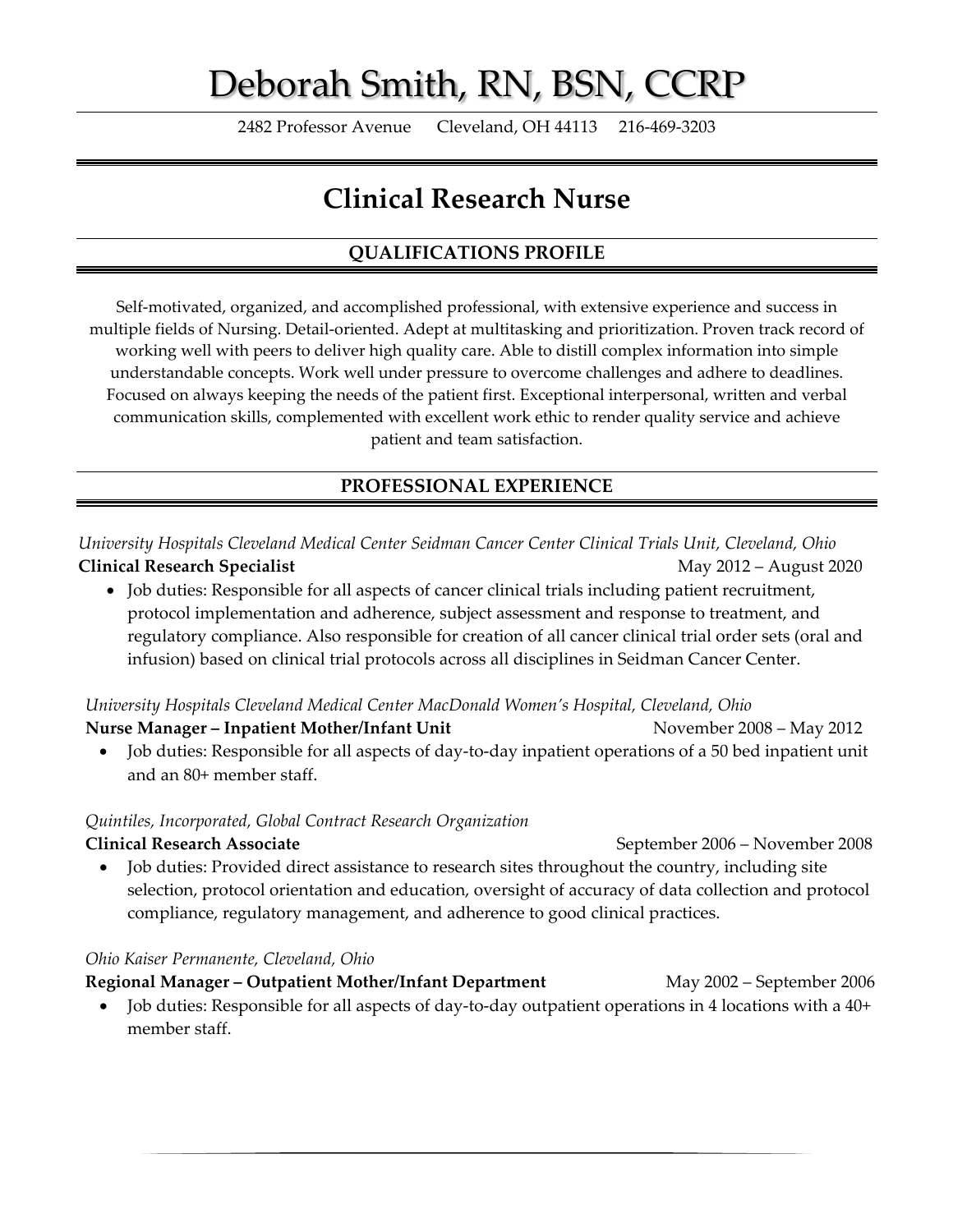# Deborah Smith, RN, BSN, CCRP

2482 Professor Avenue Cleveland, OH 44113 216‐469‐3203

#### *Ohio Kaiser Permanente, Cleveland, Ohio*

#### **Regional HIV Coordinator** March 1995 – May 2002

 Job duties: Responsible for case management of approximately 170 HIV+ patients. This was during the time when HIV/AIDS was still a very devastating diagnosis. New treatments were becoming available in rapid succession. I worked with patients to educate them about their disease and treatment options. I worked with a core group of HIV physicians to develop HIV clinics and an orderly delivery of care. I met with patients during their HIV clinic appointments as well as during home visits. I assessed each patient's physical, psychosocial, and financial health and, working with the patient, family, significant other, Hospice and/or Home Care, and physicians, devised a tailored plan of care that emphasized respect. In addition, I ran an HIV support group for members. I provided quarterly seminars on HIV/AIDS treatment and care (which included nursing contact hours) for Kaiser Permanente staff and Cleveland providers to make sure all were up to date.

#### *University Hospitals of Cleveland MacDonald Women's Hospital, Cleveland, Ohio*

#### **Advanced Clinical Nurse 1995** May 1981 – March 1995

 Job duties: Worked as an inpatient staff nurse on the postpartum unit for 6 years. Was promoted to house supervisor, overseeing the Labor and Delivery, Antepartum, Post-Partum and GYN inpatient units. Finished up in the outpatient Women's Health Center, providing outpatient OB/GYN care. Established an HIV test center in the Women's Health Center as well.

### **EDUCATION**

Bachelor of Science in Nursing • Case Western Reserve University • Cleveland, Ohio • 1981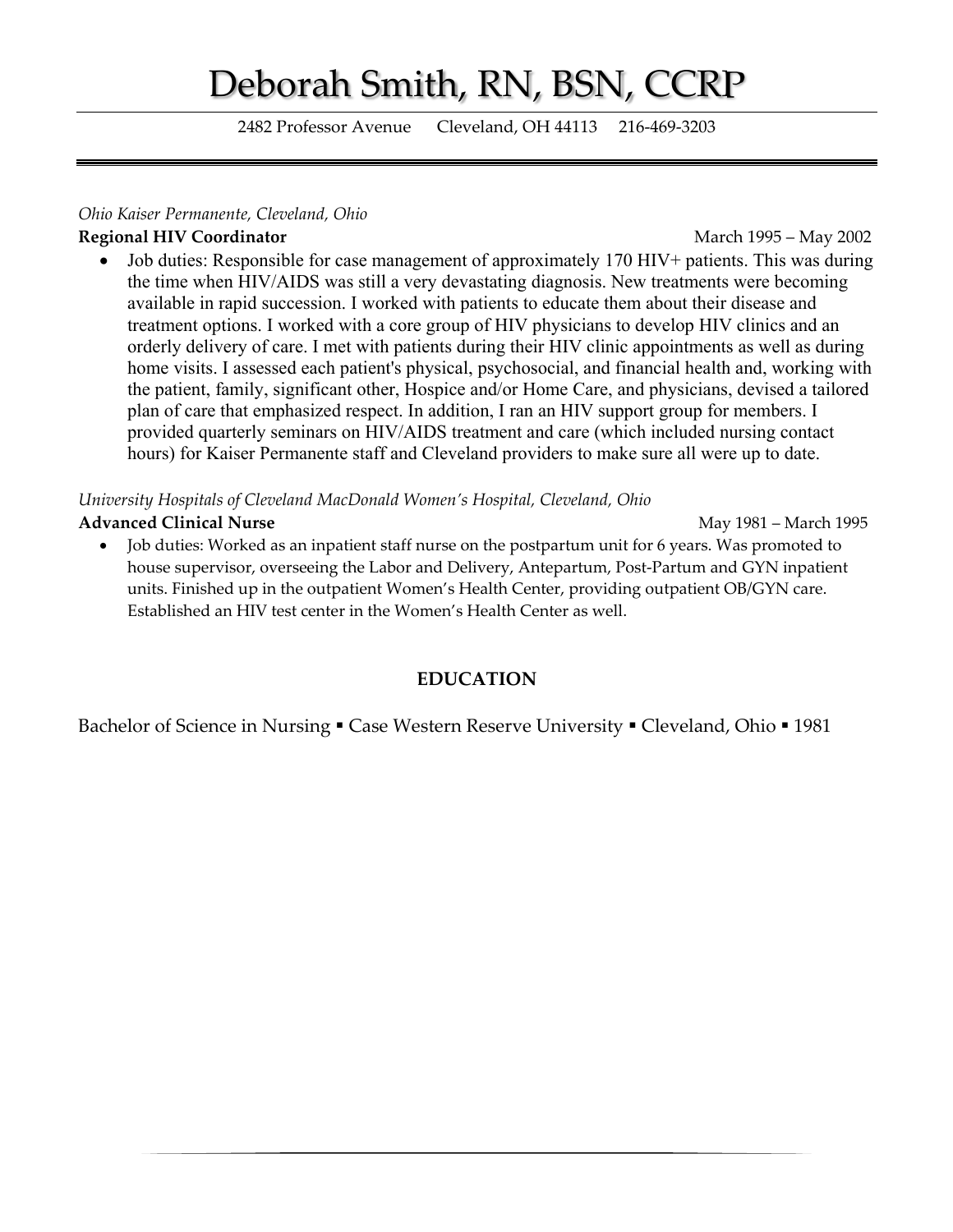## **Questionnaire for Nomination to the Tremont West Development Corporation Board of Directors**

| Name:<br>2919 | Daniel P Cotter                                         | Phone:<br><u> 1990 - Jan Barbara III, prima postala prima prima prima prima prima prima prima prima prima prima prima prim</u> | Cell: 216-346- |
|---------------|---------------------------------------------------------|--------------------------------------------------------------------------------------------------------------------------------|----------------|
|               | Work Address: 21500 Aerospace Pkwy, Cleveland, OH 44142 |                                                                                                                                |                |
|               | Home Address: 2132 West 10th St                         |                                                                                                                                |                |
|               | Email: mdcotter30@msn.com                               |                                                                                                                                |                |

- 1. Please describe your involvement with the Tremont West Development Corporation or other Tremont clubs and activities during the last 5 years: **I served as Ex:Officio from the North of Literary Block for three years then was elected to the Board in 2016. I have participated in RiverSweep, Celebrate Tremont, Arts and Culture Festival, Taste of Tremont, and Arts in August. I am currently the Chair of the Safety Committee which I enjoy doing very much.**
- 2: Please describe any involvement that you have had with charitable organizations during the last 5 years: **I am an active member of Volunteers of America. Have been volunteering with this organization for two and a half years.**
- 3: Please describe any other memberships on boards or committees that you have had during the last 5 years (such as non-profit organizations, professional associations or city or county government): **A close friend of mine went to Boston U and recruited me for the last two years to volunteer with Boston University's Day of Service.**
- 4: Please describe the skills and areas of expertise that you would bring to the Board of Directors of the Tremont West Development Corporation.: **I work in IT and have previously served on the Board since 2016.**
- 5: Please state why you are interested in serving on the Board of Directors for the Tremont West Development Corporation: **To continue the groundwork laid at the beginning of TWDC to make Tremont a sustainable, open to all, livable and most vibrant community in the city of Cleveland. Tremont has so many things to offer the city and I want to continue to get the word out about the amazing work that is being don't at the Tremont West Development Corporation.**

Membership on the TWDC Board of Directors requires a substantial commitment of time and energy. Members of the Board typically serve on one or more committees, which meet monthly, as well as the Board of Directors meeting, which also meets monthly. Typically, Board Members spend between 5 -10 hours per month on TWDC matters. Please indicate the number of hours per month that you will be available as a member of the Board of Directors: **15-20**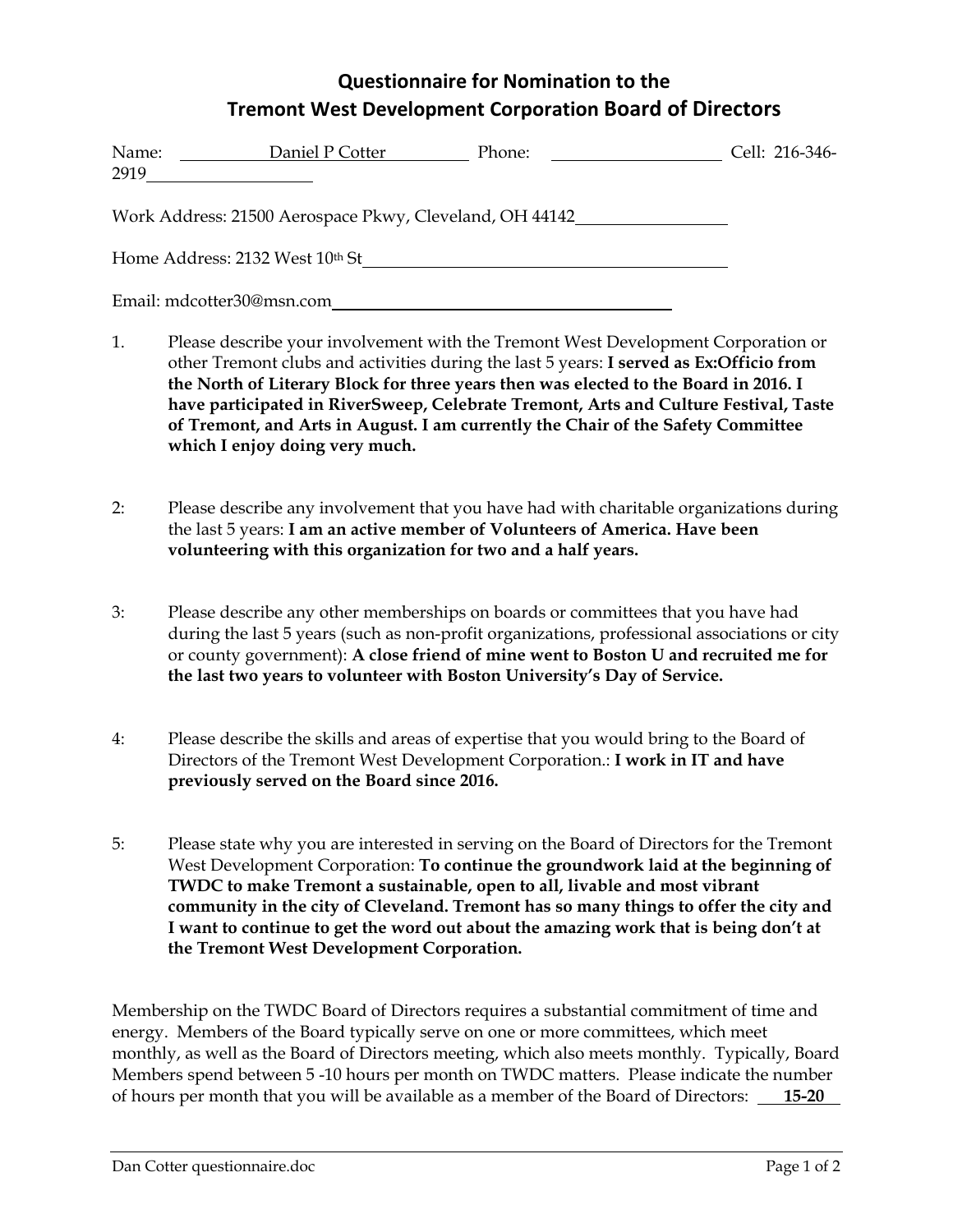**Please send this application, along with a current résumé and a short (not more than 75 words) statement that contains the information you most wish voters to consider to: twdcboard@gmail.com**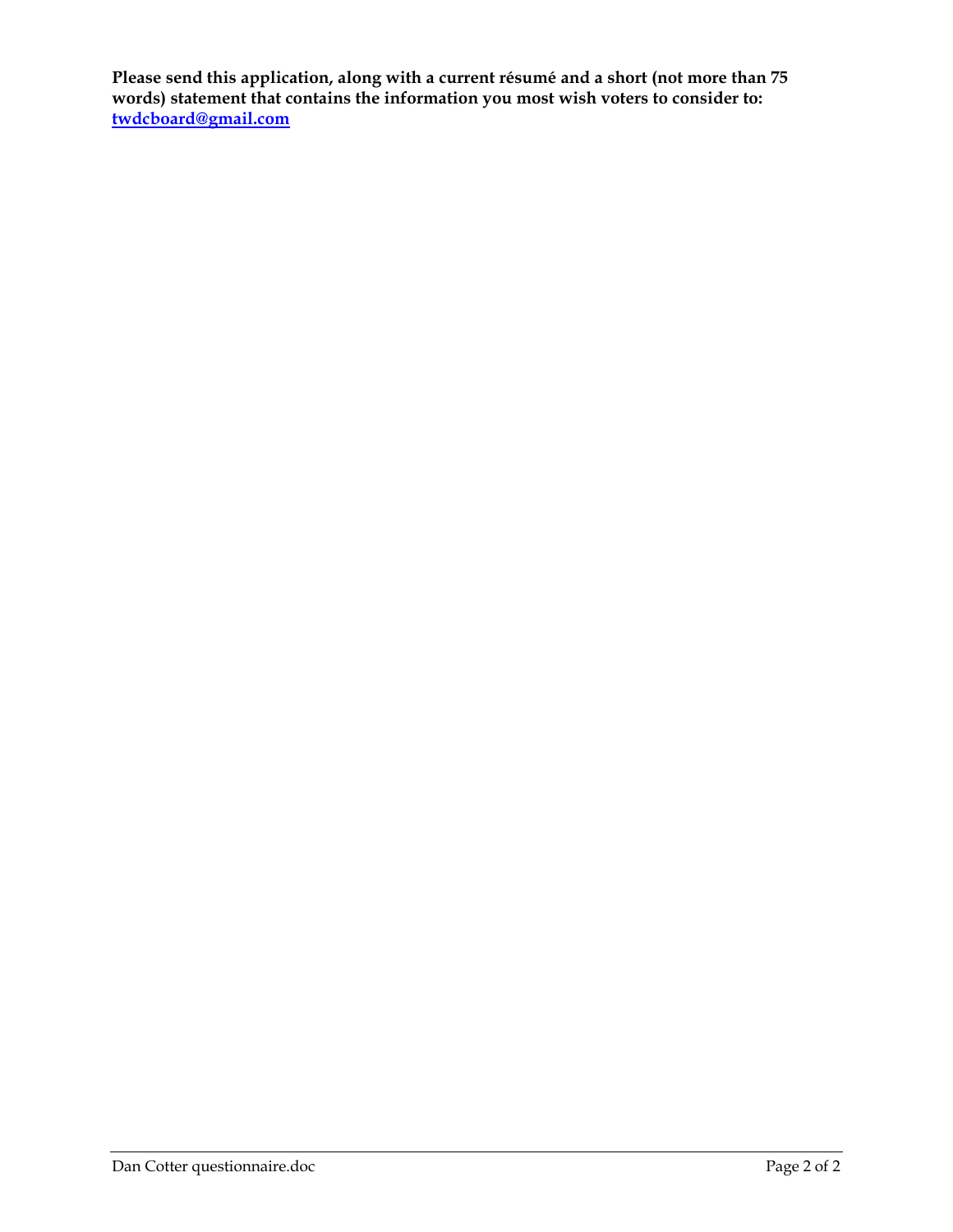## **Daniel P. Cotter**

2132 West  $10^{th}$  Street, Apt  $6$ Cleveland, OH 44113 Phone (330)612-8068 Mdcotter30@msn.com

#### **Objective**:

To obtain an opportunity utilizing my education, communication, and computer skills.

### **Skills and Qualifications:**

- Programming Languages Basic, Pascal, Assembler, Cobol, JCL, Basics of Java, some HTML
- Light Active Directory in Windows 2003 server
- Light NDS in novell
- Proficient in Microsoft Excel, Word, Lotus Notes, FACS computer system, and Outlook
- Good problem solving and troubleshooting background
- Working with customers to solve problem issues
- Able to work with others in a team environment
- Ability to work in a fast-paced environment
- Ability to type 65 WPM
- LEADS Certified (Law Enforcement Agencies Data System)

## **Employment History**:

### **Field Services Technician at the Cleveland Clinic.**

Kyndryl (March 2022 – Present) Zones LLC (Aug 2019 – Feb 2022) – Cleveland, OH.

- Complete Service Requests using Heat ticketing system.
- Install monitors, printers, and other pc equipment per service request.
- Image, configure, and install laptops and desktop pcs.
- Move computer equipment depending on service request.
- Handle any IT related request for the customer.

### **Configuration Specialist**

McPc Computer Products and Consulting (July 2006-Aug 2019) – Cleveland, OH.

Staffing Solutions Enterprises (March 2004 – June 2006)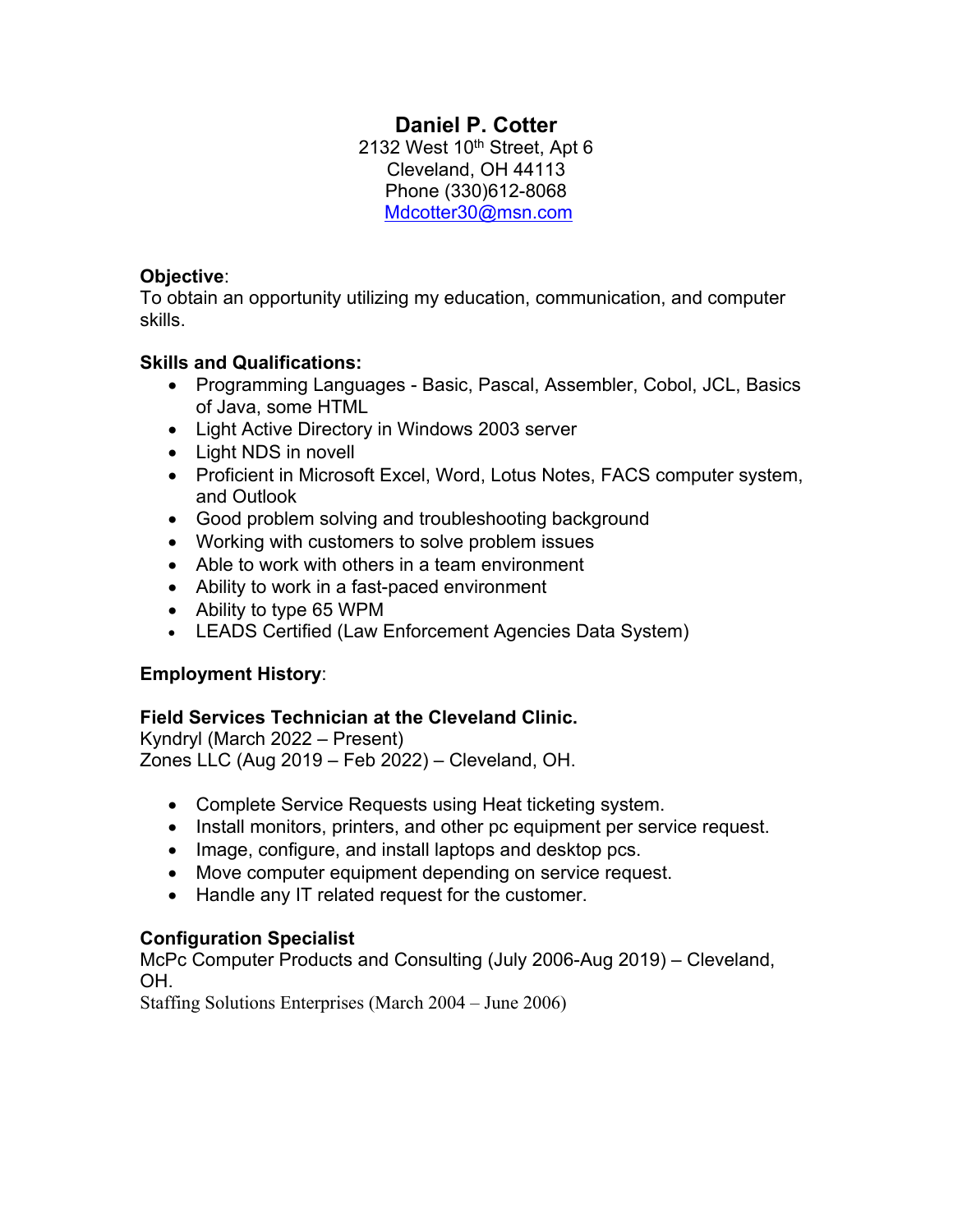- Contracted with Bendix Commercial Vehicle Systems to work in Call **Center**
- Created user accounts in Active directory in the Proper OU's as well as created the accounts in Novell using Novell ConsoleOne.
- Asked File Folder owners for permission for new users or existing users upon folder access request.
- Received incoming phone calls dealing with customer support issues
- Logged issues into work tickets using Track-It system
- Reset customer passwords
- Set up printers on customer computers for the network system
- Printing mainframe jobs and customer invoices, debits, credits, and duplicates
- Managed two other people in installing and setting up new pc's for the Elyria, and Huntington plants.Setup and install all laptops for company use
- Install software for users using the Netinstall system.
- Set up new user accounts in Active Directory and Novell.
- Used Active Directory to manage Netinstall groups.
- Worked extensively with project managers on many projects
- Worked as a team lead on projects installing systems for clients and customers.

### **Collections Agent**

NCO Financial Systems, Inc. (January 2004 to March 2004) – Beachwood, OH.

- Contacting costumers on past due accounts
- Working with customers to set up payment plans
- Documenting procedure on customers who paid and ones that did not

## **Business Solutions Provider I**

Medical Mutual of Ohio (1998 to 2003) -- Cleveland, OH.

- The Model Manager for the infrastructure of the system. These duties included resizing procs for space if needed, handling all QA moves for programmers, and running test jobs on zeke.
- In charge of installing Topps Client Server system (for Claims Processing), on employee computers
- Worked with users correcting problems with Topps Client Server
- Built Backup jobs using Job Control Language for Processing Jobs that ran in the batch schedule

## **Computer Programmer I**

Renaissance Worldwide (1997 to 1998) – Akron, OH.

- Participated with EDS to bring code up to COBOL 11 standards
- Worked on system to bring all code into Y2K compliance
- Created conversion programs, creating source code skeletons for updates, JCL modification, identifying problems in code, and testing of source code changes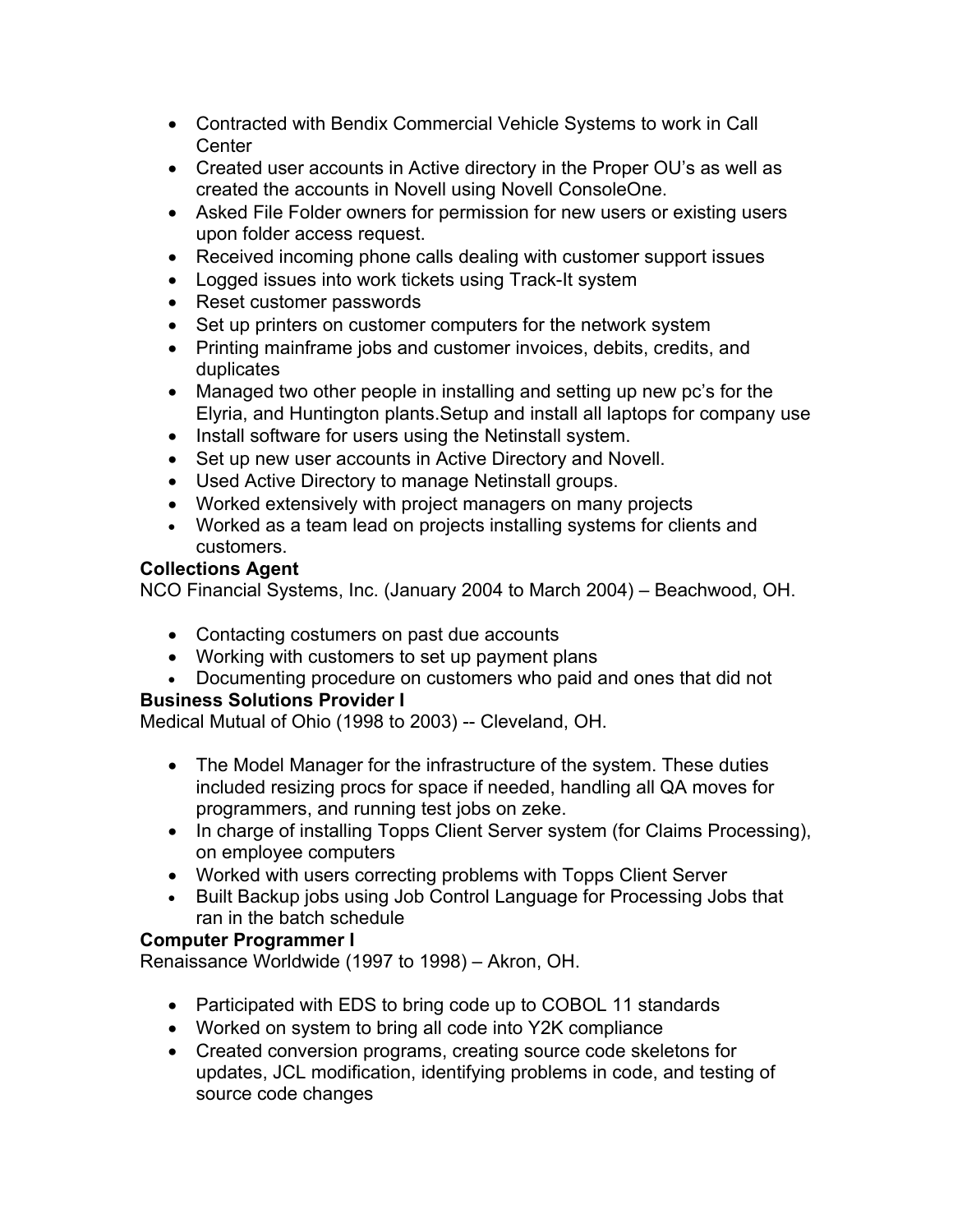- Built date acceleration programs, which accelerated the date to test for Y2k compliance
- Edited report programs, expanding dates and adjusting the copybooks to make them Y2K compliant
- Set up data files for testing of programs

#### **Education**:

University of Akron, Akron, OH. Associate Degree in Computer Programming Technology **Salary:**  Negotiable **Volunteer:**  Board member of Tremont West Development Corporation Board member of Cleveland Housing Network. Member of Volunteers of America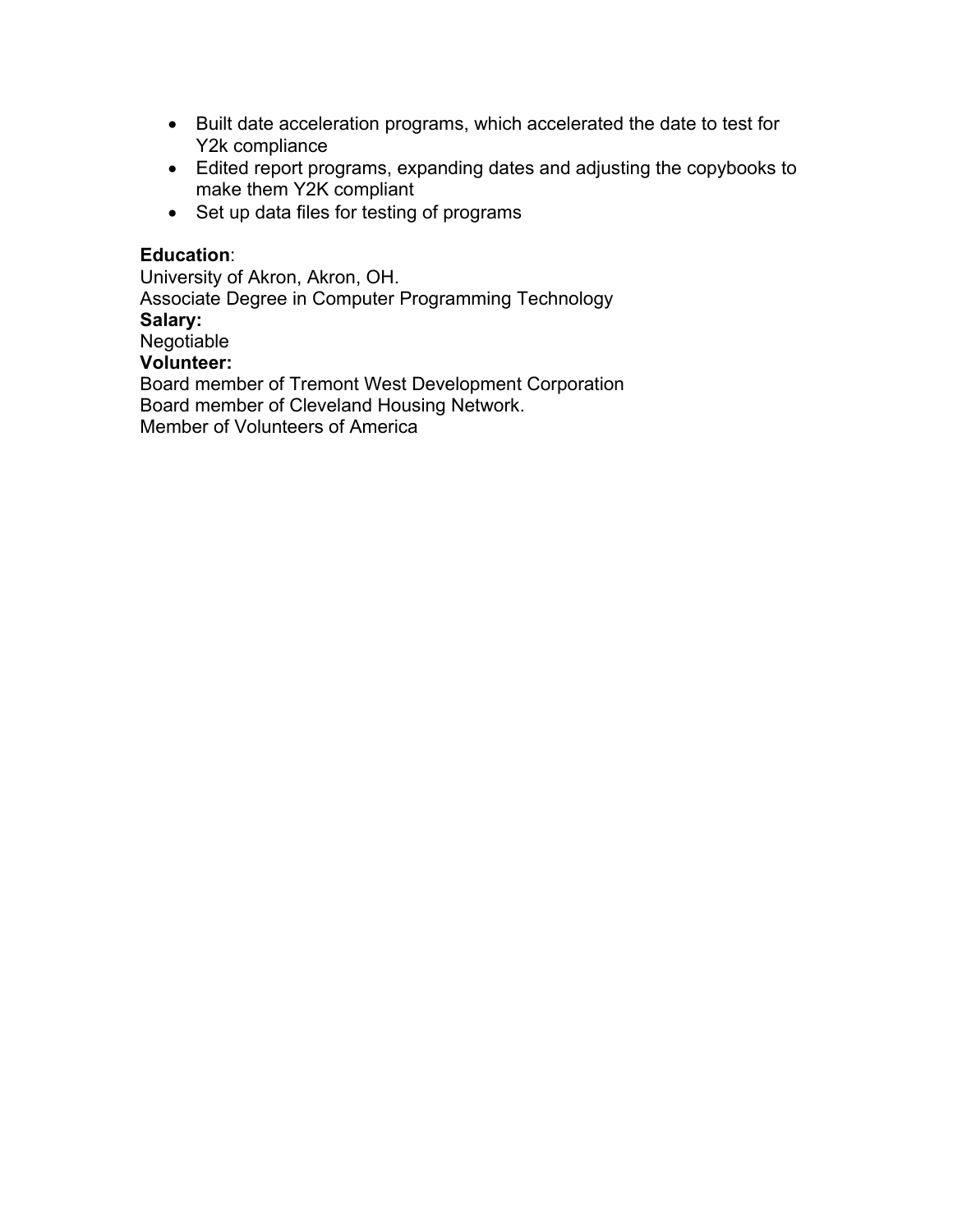#### **Questionnaire for Nomination to the Tremont West Development Corporation Board of Directors**

| Name: Jaime Declet                                | Phone: 216-623-7061                                  | Cell: 216-618-1972 |
|---------------------------------------------------|------------------------------------------------------|--------------------|
|                                                   | Work Address: 3096 Scranton Rd., Cleveland, OH 44113 |                    |
| Home Address: 1275 W 102 St., Cleveland, OH 44102 |                                                      |                    |
| Email: jaime.declet@cpl.org                       |                                                      |                    |

1. Please describe your involvement with the Tremont West Development Corporation or other Tremont clubs and activities during the last 5 years.

#### **Block Clubs:**

- Central Block Club: Summer 2010
- Lincoln Hts. Block Club: Spring 2013
- Metro North Block Club: Spring 2013
- Scranton & Clark Block Club: Fall 2008
- TWCD Ex-Officio: Fall 2014
- TWCD voted in by Board 2015
- TWCD voted in by membership 2016
- TWCD Economic Development: 2016

#### **Community Activities:**

- Cleveland Clinic Heathy Community Initiative
- Clark Ave Halloween Event
- Esperanza Back to School Event 2012 Present
- La Placita
- Night Out Against Crime 2008 Present
- Taste of Tremont
- Tremont Arts & Cultural Festival
- TWCD Healthy Community Initiative
- TWCD Celebrate Tremont Fundraiser: 2016 ‐ Present

2. Please describe any involvement that you have had with charitable organizations during the last 5 years.

- Fundraising and program planning for Saint Mary's Catholic Church
- Fundraising and program planning for Blue Star Mother's Lorain County

3. Please describe any other memberships on boards or committees that you have had during the last 5 years (such as non‐profit organizations, professional associations or city or county government).

- Board Member: The Virginia Hamilton Conference Advisory Board
- Chair: Diversity Committee for Ohio Library Council
- Past Chair: Diversity Committee for Ohio Library Council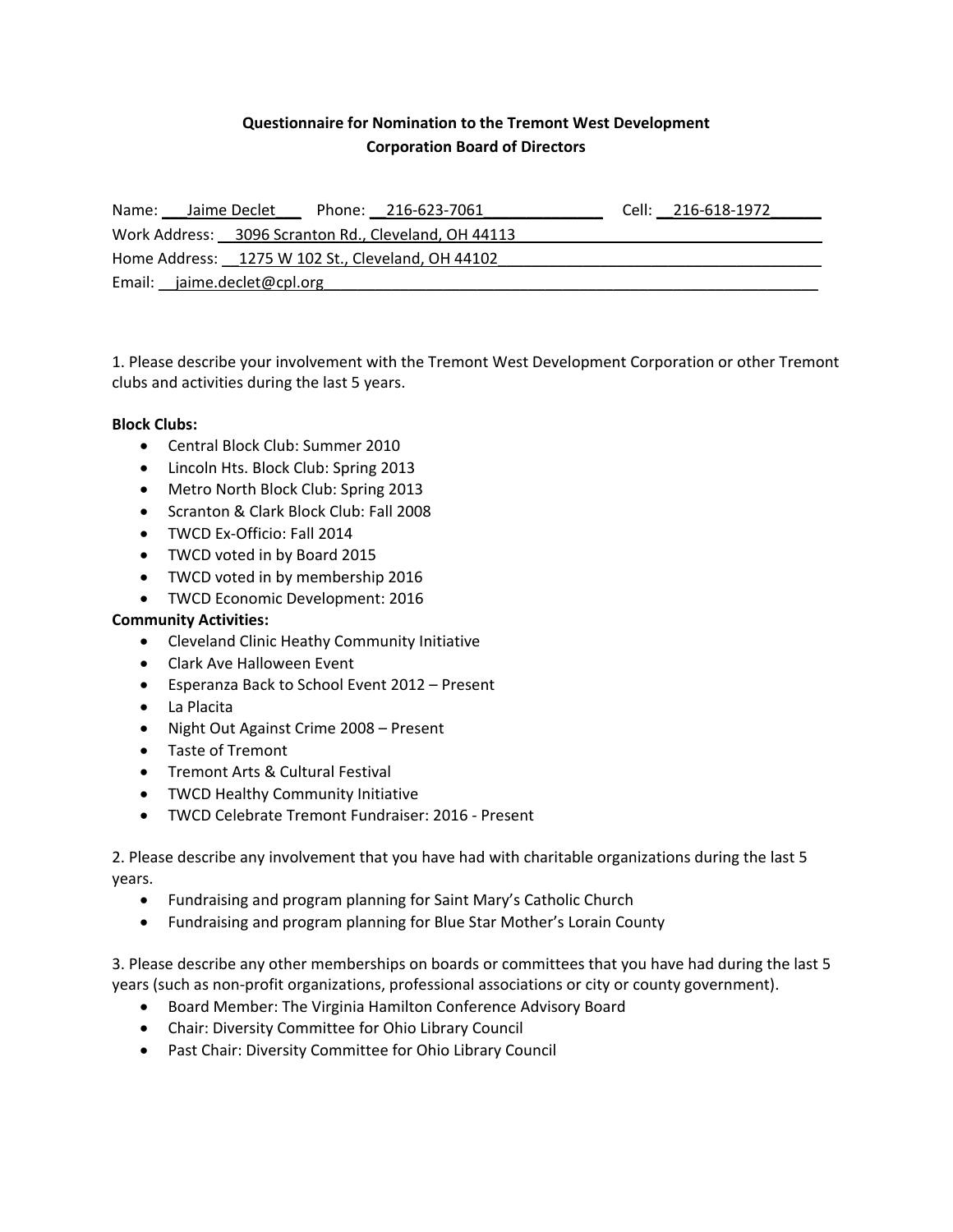4. Please describe the skills and areas of expertise that you would bring to the Board of Directors of the Tremont West Development Corporation.

- Community Outreach
- Leadership
- Management

5. Please state why you are interested in serving on the Board of Directors for the Tremont West Development Corporation

I have always believed in getting involved in the communities where I work. I believe my community outreach over the past 11 years reflect my dedication to this neighborhood. My management skills and strong public service commitment make me an excellent candidate for this position.

Membership on the Board of Directors requires a substantial commitment of time and energy. Members of the Board typically serve on one or more committees which meet monthly as well as the Board of Directors which also meets monthly. Typically board members spend between 5 ‐10 hours per month on TWDC matters. Please indicate the number of hours per month that you will be available as a member of the board of directors: \_\_\_\_\_\_\_\_ 15 at a minimum

**Please send this application, along with a current résumé and a short (not more than 75 words) statement that contains the information you most wish voters to consider to: twdcboard@gmail.com**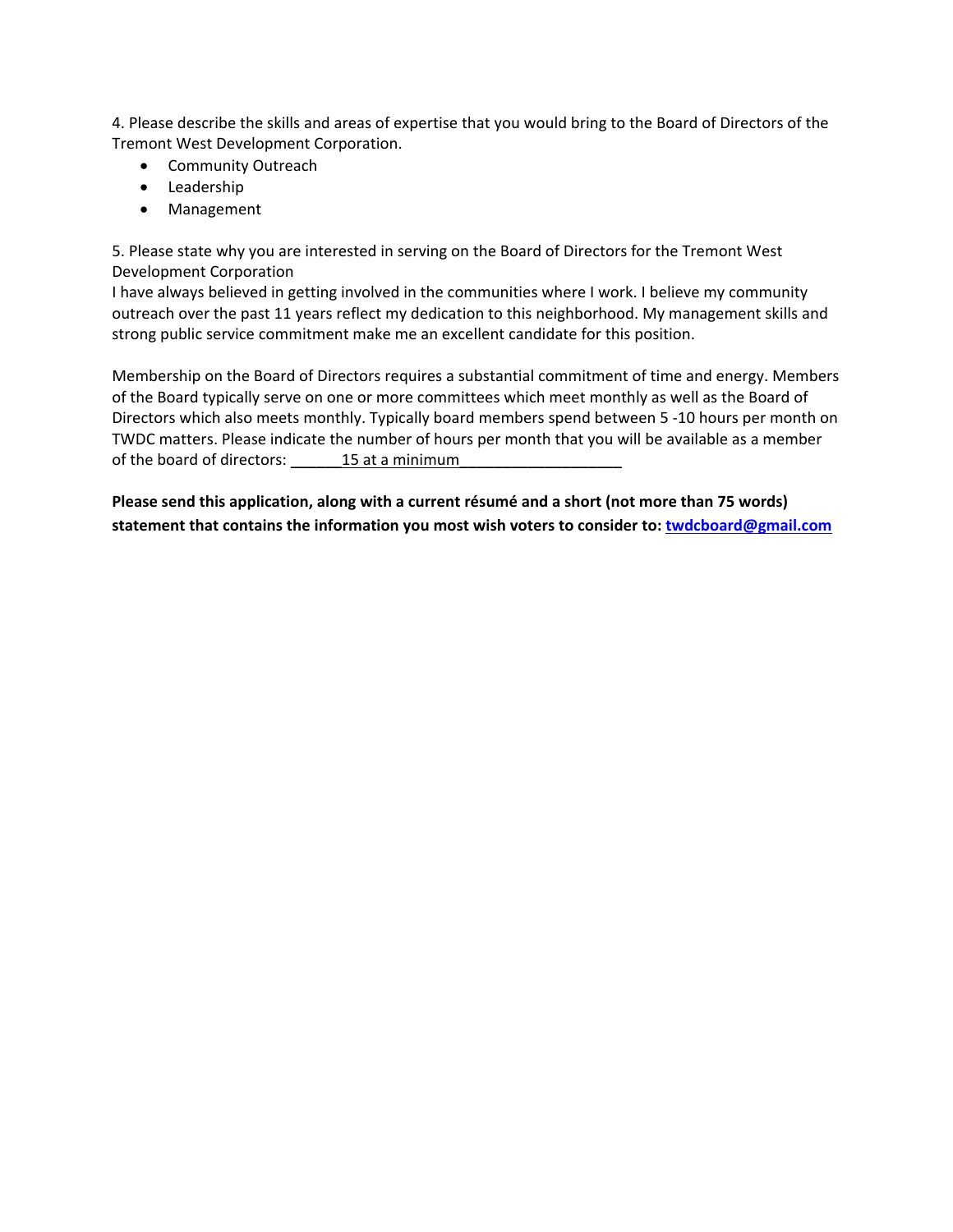#### **JAIME DECLET 1202 W 102 Ste. Cleveland, OH 44102 (216) 216-618-1972 jaime.declet2015@gmail.com**

**---------------------------------------------------------------------------------------------------------------**

#### **EXPERIENCED LIBRARIAN AND LEADER**

Dynamic, energetic Branch Manager with strong leadership and management skills and a passionate commitment to public service. Demonstrated experience with meeting organizational goals, developing and attracting talented staff, working with union and nonunion members, and fulfilling needs of Library customers. Bilingual, technically savvy, creative and experienced fundraiser.

**---------------------------------------------------------------------------------------------------------------** 

#### **EDUCATION**

#### **M.L.S., Kent State University, Ohio, 2006**

(Recipient of a Laura Bush 21<sup>st</sup> Century Librarian Program Scholarship from the Institute of Museum and Library Services) **B.A., Cleveland State University, Ohio, 1995** 

#### **PROFESSIONAL EXPERIENCE**

**Dyad Branch Manager** 2010-Present Cleveland Public Library Cleveland, OH **South & Jefferson Branches** 

- Graduate of Leadership Cleveland.
- Managed, trained, scheduled and evaluated a combined staff of 23 in two buildings. Including an Assistant Manager, professional, paraprofessional, custodial and security employees. Staff ranging from exempt, union and nonunion members.
- Trained new branch managers.
- Worked with community partners and community advisory committee through the community outreach process to determine the future of the Historic Carnegie Building.
- Create strategic alliances and neighborhood partnerships by developing and maintaining effective relationships with community leaders.
- Work collaboratively on levy campaigns, through canvassing the community and public speaking on behalf of the Library.
- Form partnerships with the community development organization, was voted to board of directors of the Tremont West Development Corporation.
- Served as the liaison from the Library to three Councilmen and one Police District in behalf of the two branches.
- Worked with managers, Directors, and Librarians from other Library systems in the state to create programming to be presented at annual state and chapter conferences.
- Network with leaders of local schools, day care centers, community organizations and senior centers to assess their Library-related needs.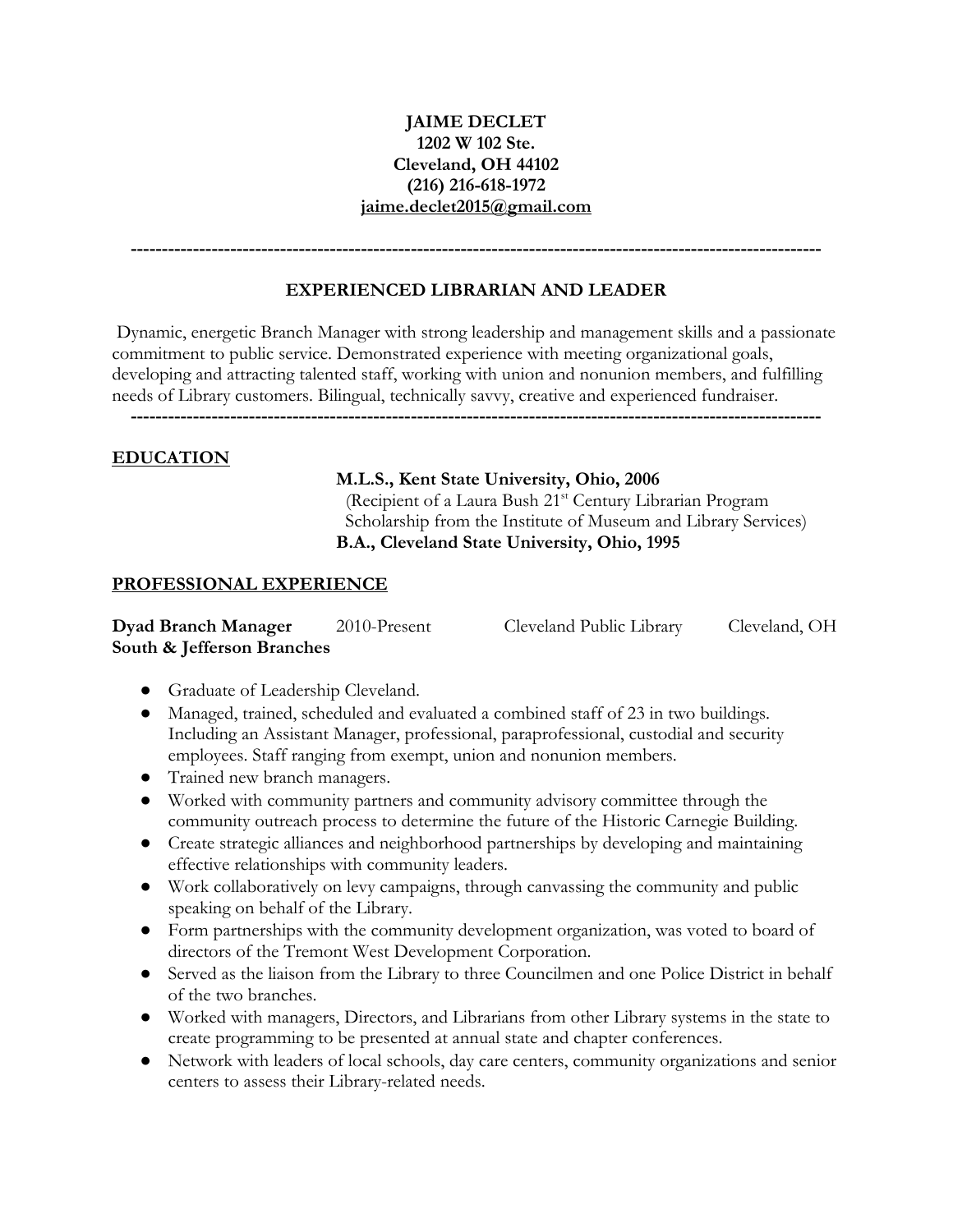- Experience with building renovation projects, coordinated and implemented move of branch to a temporary facility pending the renovation of the Historic building. Worked with contractors and architects during the renovation of the temporary facility for the South Branch. Reviewed RFP, ranked architectural firms and interviewed architects for current ongoing projects.
- Developed and managed the budget for two branches.
- Managed staff training and career development beyond within the branch and through venues like OLC and NEO-RLS.
- Experienced collection development management, working with the collections and budgets of two branches in all formats while maintaining a collection and stabilizing and increasing circulation.
- Oversee the administration of an 8,500 square foot and a 6,500 square foot branches in a culturally diverse and transitioning community.

```
South Branch Manager 2008-2010 Cleveland Public Library Cleveland, OH
```
- Oversaw the administration of a 9,500 square foot branch in a culturally diverse community.
- Served on Reader's Advisory Committee charged with developing system-wide reader's advisory training for all Library staff.
- Served on the Innovation Committee.
- Served on the CPL Inclusion and Community Engagement Committee.
- Organized and administered the Hispanic Heritage Kickoff, being in charge of scouting talent, hiring performers and caterers for the events.
- Developed and nurtured a partnership with the National Night Out Against Crime, by maintaining a long lasting presence in the event. Showcasing the benefits of the Library to thousands of participants.

| <b>Youth Services Librarian</b> | 2006-2008 | Lorain Public Library | Lorain, Ohio |
|---------------------------------|-----------|-----------------------|--------------|
| <b>Youth Services Associate</b> | 2000-2006 |                       |              |

- Provided information to adults, teens and children at public service desk and by telephone using all kinds of print and electronic resources.
- Managed the Youth Services DVD Collection and the Spanish Language Collection both print and AV for the Main Library.
- Managed and organized system-wide Young Adult Summer Reading Program, as well as cooperating with the grant writing development.

| <b>Customer Service &amp;</b> | 1997-2000 | Charter One Bank | Cleveland, OH |
|-------------------------------|-----------|------------------|---------------|
| <b>Branch Support</b>         |           |                  |               |

- Provided customer service assistance.
- Trained new customer service associates.

| <b>Student Library Assistant</b> | 1990-1997 | Cleveland State U. | Cleveland, OH |
|----------------------------------|-----------|--------------------|---------------|
|----------------------------------|-----------|--------------------|---------------|

● Assisted both staff and students in Fine Arts Department Library with their research needs.

#### **PROFESSIONAL ACTIVITIES AND MEMBERSHIPS**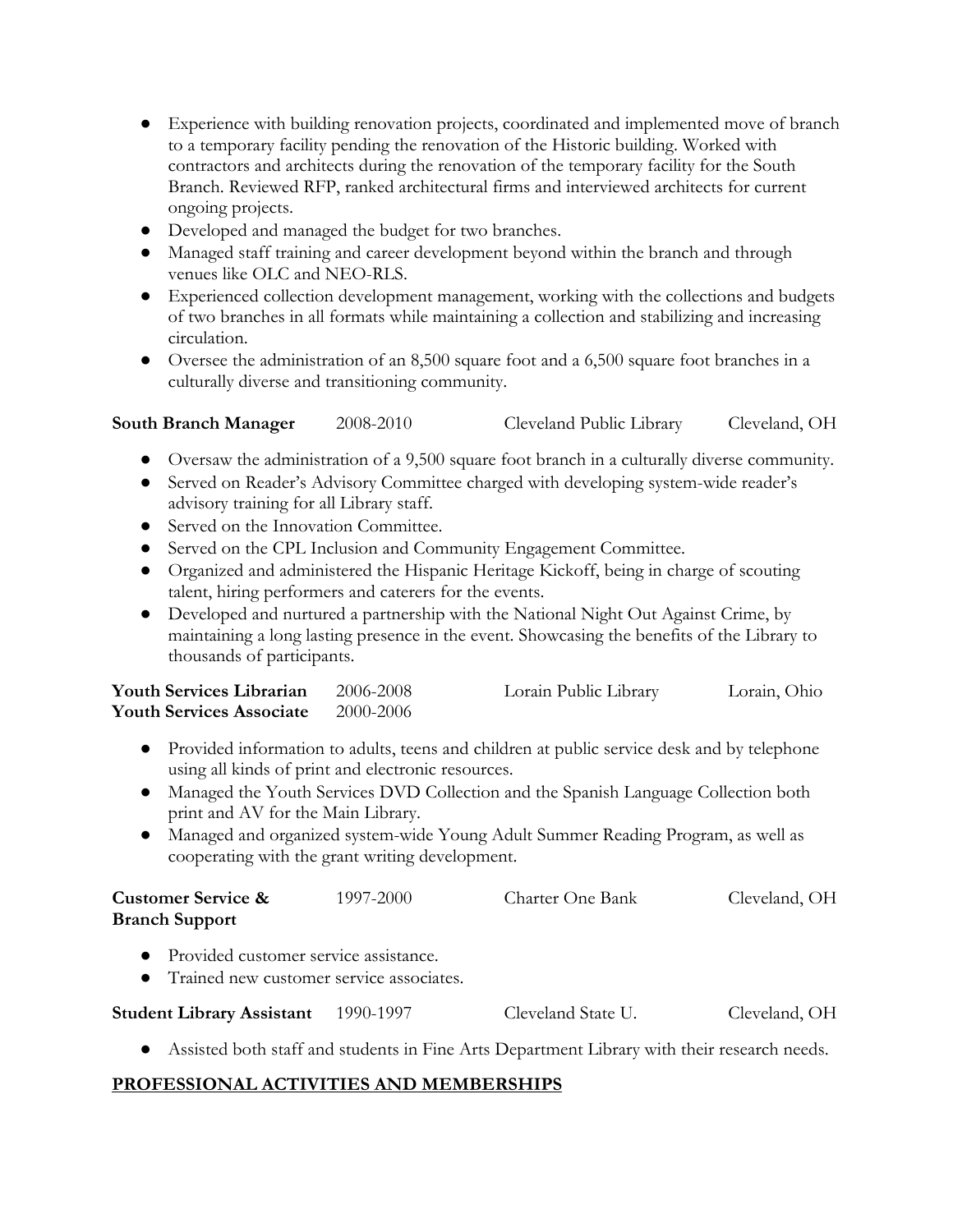- Chair of the Ohio Library Council Diversity Committee, 2014-2016.
- Co-Presenter of workshops at the Association of Bookmobile and Outreach Services Conference, 2011.
- Lifetime appointment to The Virginia Hamilton Conference Advisory Board, 2006-present.
- Member of ALA and PLA.
- Member of Ohio Library Council.
- Member of The Norman A. Sugarman Children's Biography Award Jury, 2007-present.
- Past Chair of the Ohio Library Council Diversity Committee, 2017.
- Presented workshops on Multicultural Children's Literature as well as other subjects at the Virginia Hamilton Conferences, multiple occasions.
- Presented workshops on diversity, merchandising, Programming and other subjects for multiple professional organization at a local, regional and state levels.

#### **Community Organizations**

- Board of Directors Tremont West Development Corporation
- Cleveland Food Bank
- Esperanza Inc.
- Hispanic Chamber of Commerce
- Member of the Scranton & Clark, Lincoln Heights, Central, and Metro North Block Clubs.
- Seeds of Literacy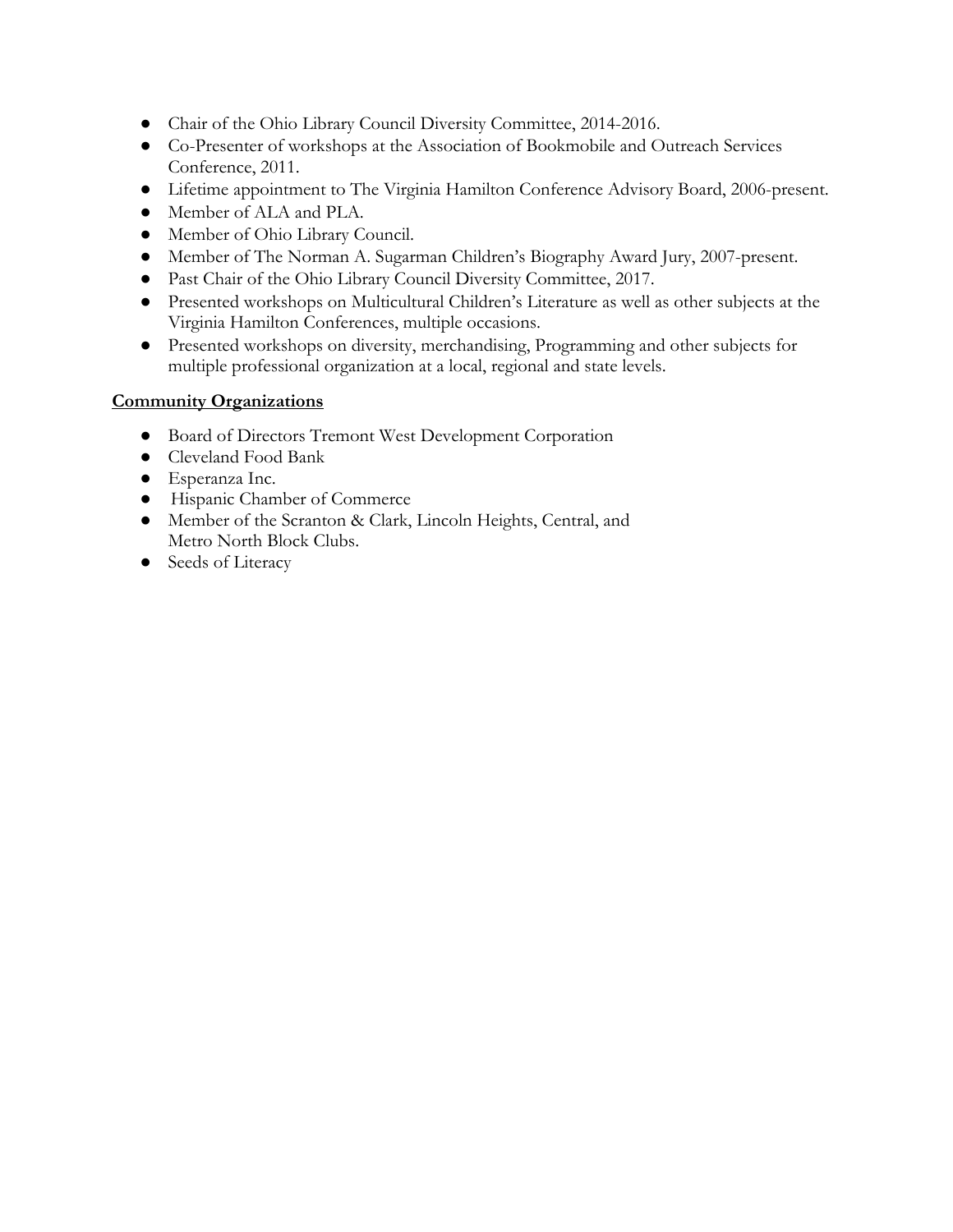**Questionnaire for Nomination to the Tremont West Development Corporation Board of Directors** 216 832 450 am Cell: Name: **Work Address:** Home Address: 2543 West 5th, 544113 Email: James lamb 14 @ Yahoo.com

- Please describe your involvement with the Tremont West Development Corporation or  $\mathbf{1}$ . other Tremont clubs and activities during the last 5 years: Decur Boasic Members
- MY INVOLVEMENT with T.WDC. has envolve store ao11. When  $N^{(0)}$  but Please describe any involvement that you have had with charitable organizations during
	- $2:$ the last 5 years: I also participated with Scraton Road

Bible Church to help cussist I establish housing the elclerly.

> Please describe any other memberships on boards or committees that you have had  $3:$ during the last 5 years (such as non-profit organizations, professional associations or city or county government): I am currently am on the,

DOQ Pr agtog and disabilty. Also serve on 7  $504$  and

Please describe the skills and areas of expertise that you would bring to the Board of 4: Directors of the Tremont West Development Corporation.  $hot \pm fixed$  like to phase to

THE WULLING TO PLUG +0 +0 FO ROLLO PO West Development Corporation: My necessary for serving on the board Vs. ± would like to advocated for the

BOVIRDOMPA Membership on the TWDC Board of Directors requires a substantial commitment of time and energy. Members of the Board typically serve on one or more committees, which meet monthly, as well as the Board of Directors meeting, which also meets monthly. Typically, Board Members spend between 5-10 hours per month on TWDC matters. Please indicate the number of hours per month that you will be available as a member of the Board of Directors: 10

Please send this application, along with a current résumé and a short (not more than 75 words) statement that contains the information you most wish voters to consider to:

| Via Mail:  | <b>TWDC Nominating and Governance Committee</b> |
|------------|-------------------------------------------------|
|            | 2406 Professor Ave.                             |
|            | Cleveland, Ohio 44113                           |
| -OR        |                                                 |
| Via Email: | info@tremontwest.org                            |

sure we have executiones surfe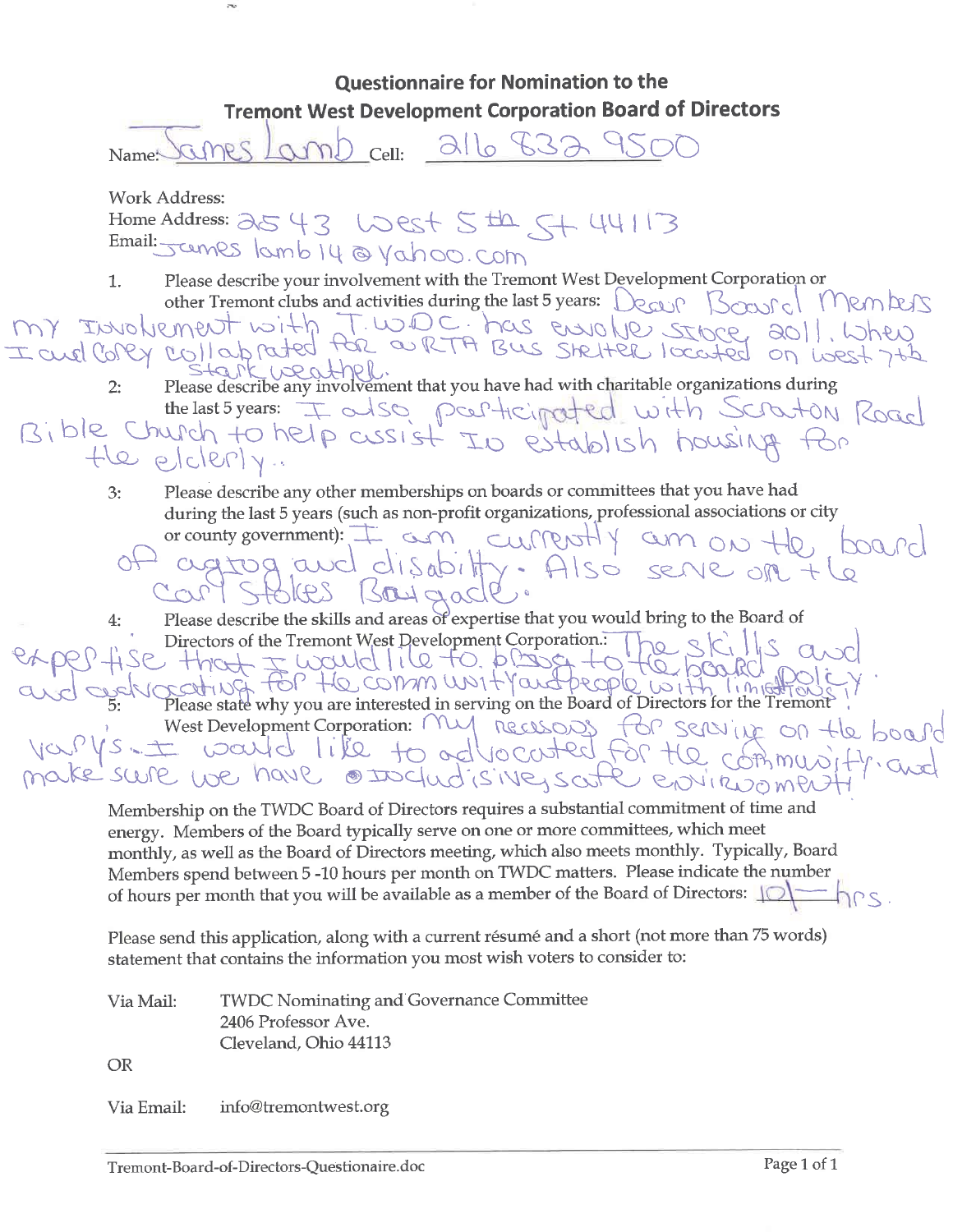## **Questionnaire for Nomination to the Tremont West Development Corporation Board of Directors**

Name: Katie Rush Phone: Cell: (440)799-9348

Work Address: 1001 Lakeside Ave, Cleveland OH 44114

Home Address: 917 Literary Road, Cleveland, OH 44113

Email: Work – katie.rush@roberthalf.com Personal – rushk27@gmail.com

1. Please describe your involvement with the Tremont West Development Corporation or other Tremont clubs and activities during the last 5 years:

 I moved to Tremont in March 2021, where my fiancé was already residing. Since moving to Tremont, I have participated in the Walkabout Tremont event, attended the Tremont Farmers Market (pretty much weekly) and of course, supported the local coffee shops on a daily basis.

2: Please describe any involvement that you have had with charitable organizations during the last 5 years:

Our company volunteers for The Cleveland Food Bank and I have participated in a few food distribution events.

3: Please describe any other memberships on boards or committees that you have had during the last 5 years (such as non-profit organizations, professional associations or city or county government):

 I have been involved with Engage! Cleveland's young professional group for the last two years, attending many of the events and participating in their YP Mentorship program just last year.

4: Please describe the skills and areas of expertise that you would bring to the Board of Directors of the Tremont West Development Corporation.:

 I've worked in event management and marketing in the past, and currently work as a talent manager for a staffing agency. I'm very organized and processed oriented, and certainly miss working in the event industry! I love planning and executing programs and events to bring a community together.

5: Please state why you are interested in serving on the Board of Directors for the Tremont West Development Corporation:

 I truly love living in Tremont. There is an incredible history that I feel connected to because my grandfather grew up in this area. My family spent a lot of time in this neighborhood as I was growing up, and now that I live here, I understand the loyalty to this neighborhood. Not only do I love Tremont, but I love community development and seeing people in an area come together for greater purpose. I love to see small businesses thrive, and people celebrate a community's success.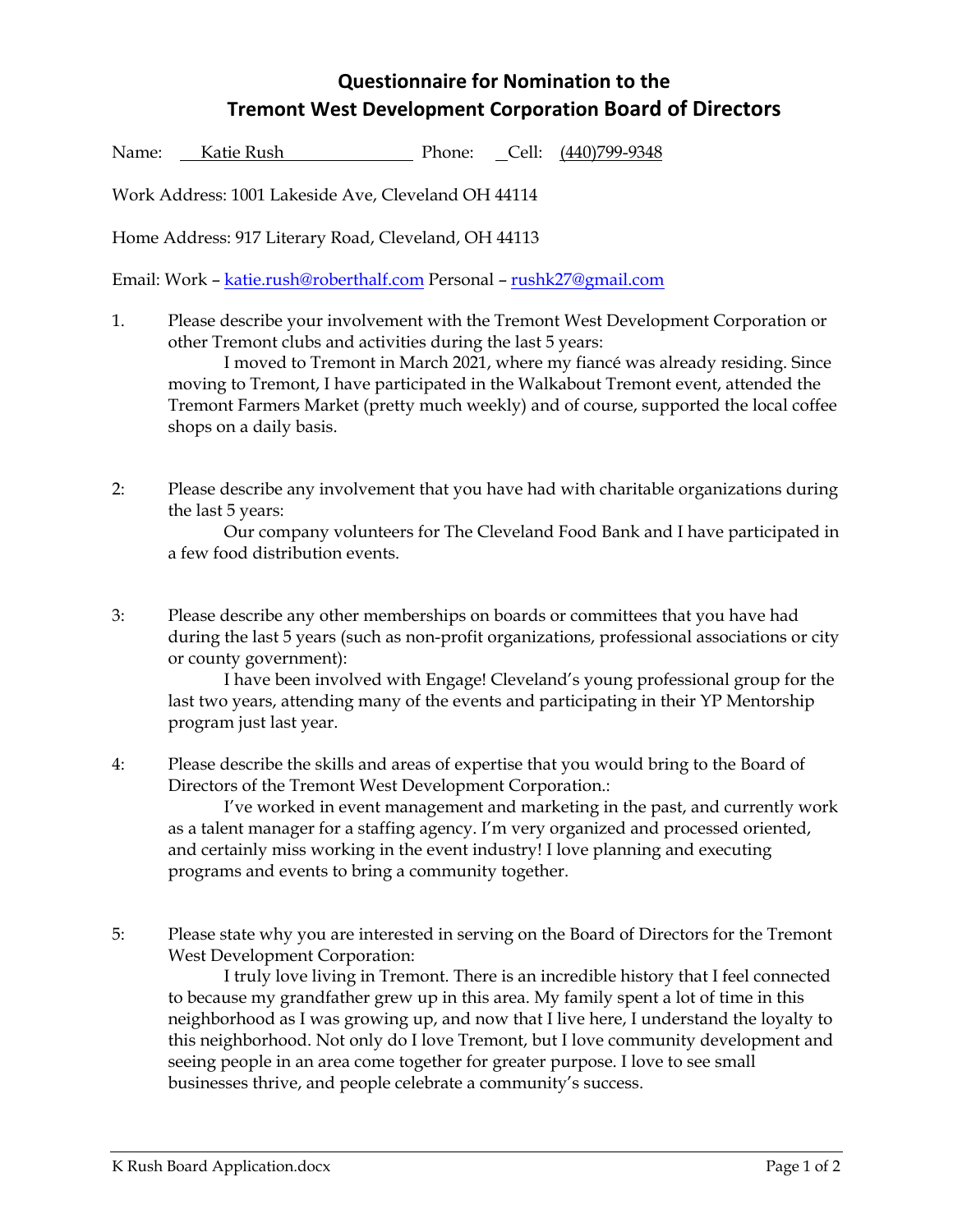Membership on the TWDC Board of Directors requires a substantial commitment of time and energy. Members of the Board typically serve on one or more committees, which meet monthly, as well as the Board of Directors meeting, which also meets monthly. Typically, Board Members spend between 5 -10 hours per month on TWDC matters. Please indicate the number of hours per month that you will be available as a member of the Board of Directors:

**Please send this application, along with a current résumé and a short (not more than 75 words) statement that contains the information you most wish voters to consider to: twdcboard@gmail.com**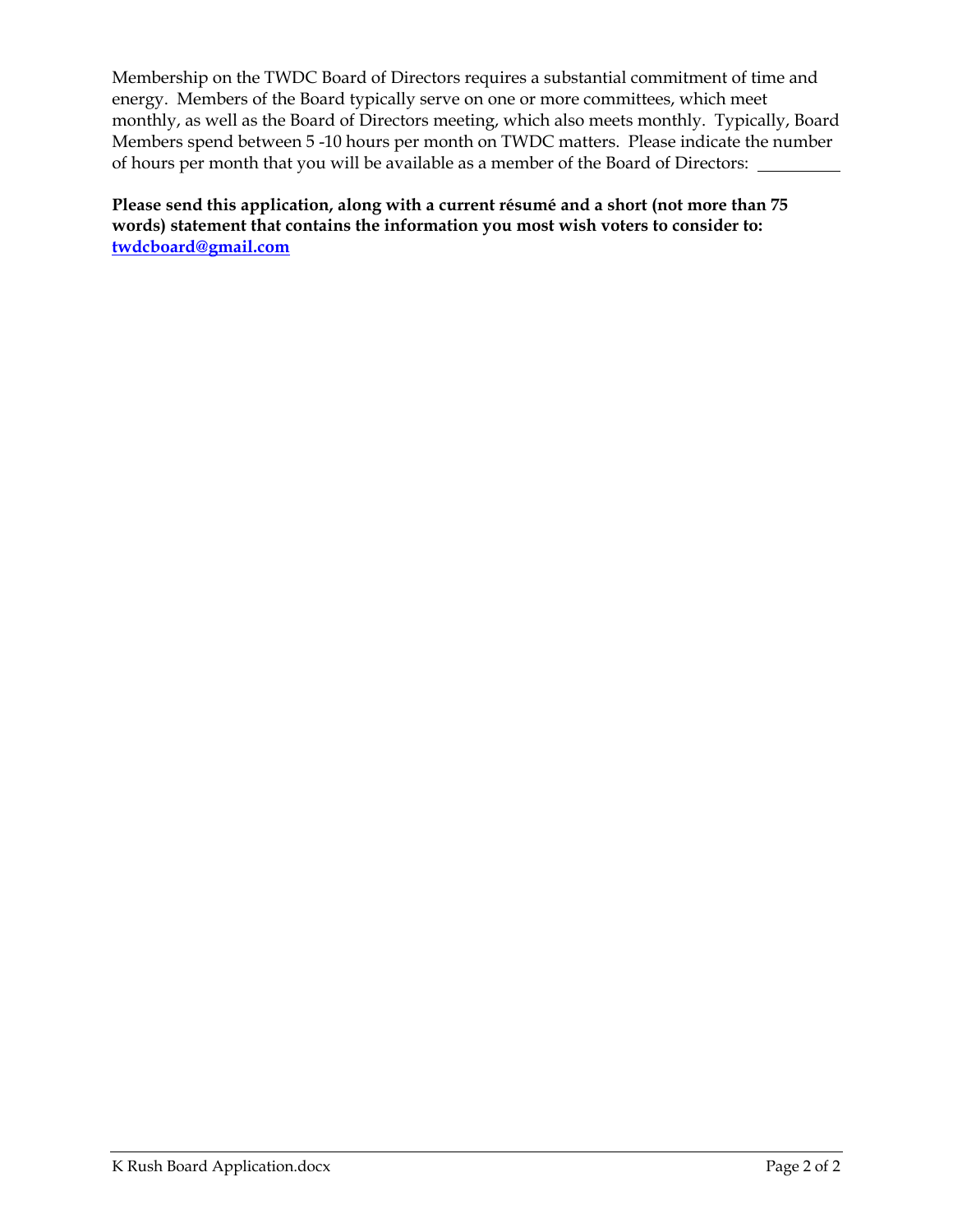917 Literary Road Cleveland, Ohio | 440-799-9348 | rushk27@gmail.com

## **WORK EXPERIENCE**

#### **Senior Talent Manager**

Robert Half Marketing and Creative | October 2020 - Current

- Recruit and interview highly skilled creative and marketing professionals
- Solidify business presence in the local marketplace through consistent participation in networking organizations and events
- Strategize with teammates to accomplish weekly business goals

#### **Event Operations Manager**

The Cleveland Flea | April 2019-March 2020

- Researched, booked and managed onsite arrival of event service providers for major Cleveland Flea event and East Side Flea event
- Managed all permitting needs for events, and vendors participating in events
- Worked with Marketing Team to establish a communications plan for all event activities and to identify customers and vendors for event
- Managed cafe and bar expenses within budget determined by the Director of Operations
- Managed vendor customer service email to ensure timely correspondence with all Cleveland Flea vendors

#### **Program and Marketing Manager**

Historic Gateway District and Historic Warehouse District | February 2018-April 2019

- Planned, coordinated and executed two fundraising events in 2018 resulting in more than \$40,000 raised for non-profit with Director of Community Development
- Provided insight and took ownership of the promotion portion of each organization's Three-Year Strategic Plan, including marketing and event planning initiatives
- Worked with board members, community stakeholders, volunteers, and organizations in Cleveland to build relationships to support our mission
- Conducted surveys of neighborhood stakeholders and residents to further understand the needs of the districts
- Created monthly newsletter, managed website content, coordinated printed and digital marketing collateral for programming and events
- Managed social media accounts, including a month-long Twitter campaign which generated triple the average engagement on our Gateway District account

#### **Sales and Events Coordinator**

Driftwood Catering | June 2016- February 2018

- Simultaneously coordinated details of multiple events including, weddings, corporate and charitable events, trade shows, and business meetings
- Calculated and adjusted event budgets with clients and operations team
- Coordinated schedule for more than 100 employees across multiple events per week
- Communicated important event information between top level management to part-time servers

## **EDUCATION**

#### **Kent State University**

Bachelors of Science in Public Relations | Minor in Marketing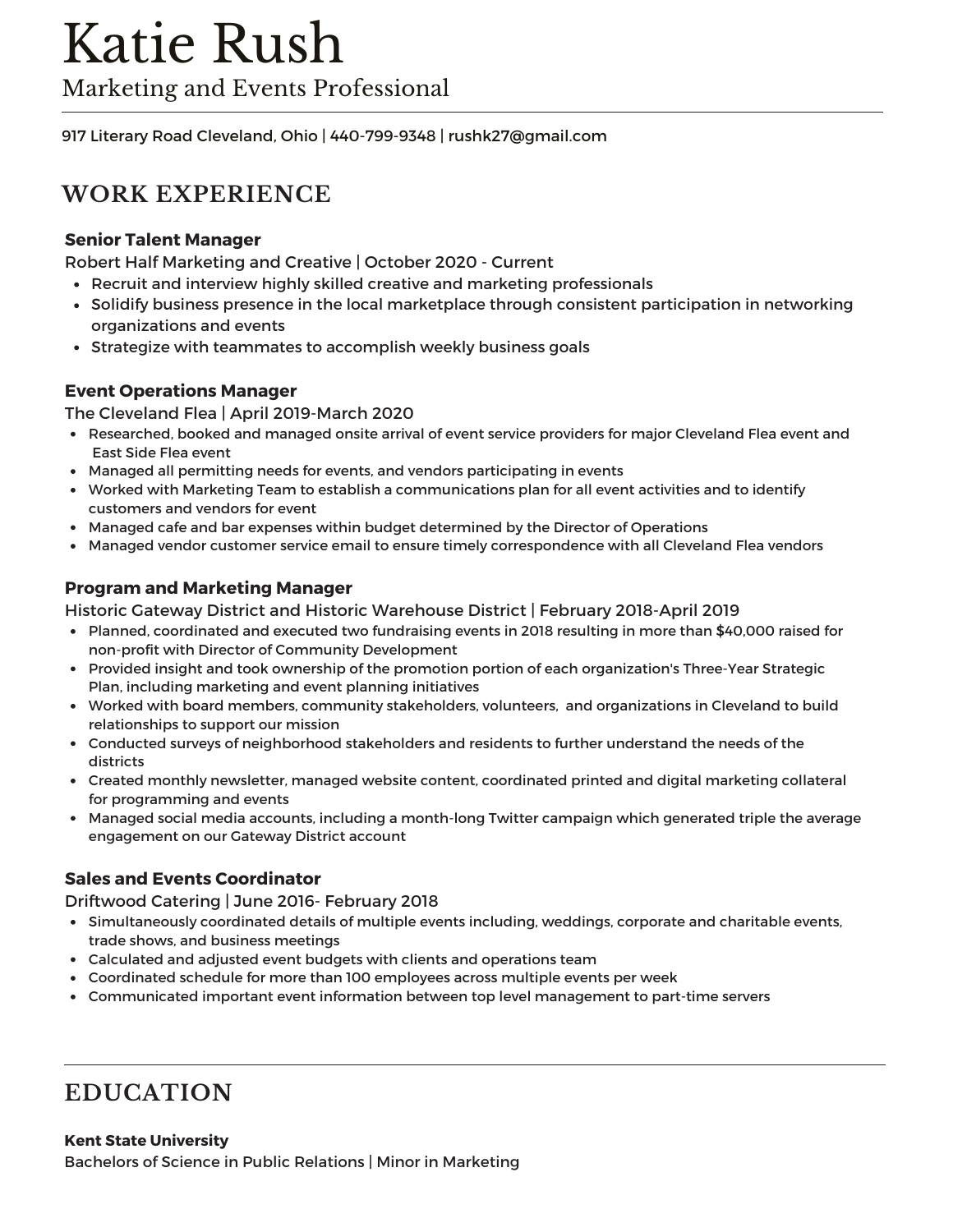## Questionnaire for Nomination to the **Tremont West Development Corporation Board of Directors**

| Cell: (216) 903-9434<br>Name: <u>Reffac</u> D Sosowkb Phone:                                                                                                                                                                                                                                             |
|----------------------------------------------------------------------------------------------------------------------------------------------------------------------------------------------------------------------------------------------------------------------------------------------------------|
| Work Address: ReTRED                                                                                                                                                                                                                                                                                     |
| Home Address: 1201 CLARK AUE                                                                                                                                                                                                                                                                             |
| Email: SOSENKO 12010 G MAL. COM                                                                                                                                                                                                                                                                          |
| 1.<br>Please describe your involvement with the Tremont West Development Corporation or<br>other Tremont clubs and activities during the last 5 years:<br>Currently a 5 yr TWDC Board Member also serving on the<br>Economic Development and Safety Committees.                                          |
| 2:<br>Please describe any involvement that you have had with charitable organizations during<br>the last 5 years:<br>Member of the Knights of Columbus (St. John Cantius)                                                                                                                                |
| 3:<br>Please describe any other memberships on boards or committees that you have had<br>during the last 5 years (such as non-profit organizations, professional associations or city<br>or county government):<br>Member of the Democratic Club of Ward 12 and The Historic<br>Project Group of Tremont |
| 4:<br>Please describe the skills and areas of expertise that you would bring to the Board of<br>Directors of the Tremont West Development Corporation.:<br>Five yrs experience on the Board; Forty yr Member of Local 5 Union;<br>Knowledgeable of codes and regulations in the City Of Cleveland.       |
| 5:<br>Please state why you are interested in serving on the Board of Directors for the Tremont<br>West Development Corporation:<br>I love Tremont and I want to make sure it grows and progressesiin<br>a safe and positive way.                                                                         |
| Membership on the TWDC Board of Directors requires a substantial commitment of time and                                                                                                                                                                                                                  |

energy. Members of the Board typically serve on one or more committees, which meet monthly, as well as the Board of Directors meeting, which also meets monthly. Typically, Board Members spend between 5-10 hours per month on TWDC matters. Please indicate the number of hours per month that you will be available as a member of the Board of Directors: UNLIMITED

Please send this application, along with a current résumé and a short (not more than 75 words) statement that contains the information you most wish voters to consider to: twdcboard@gmail.com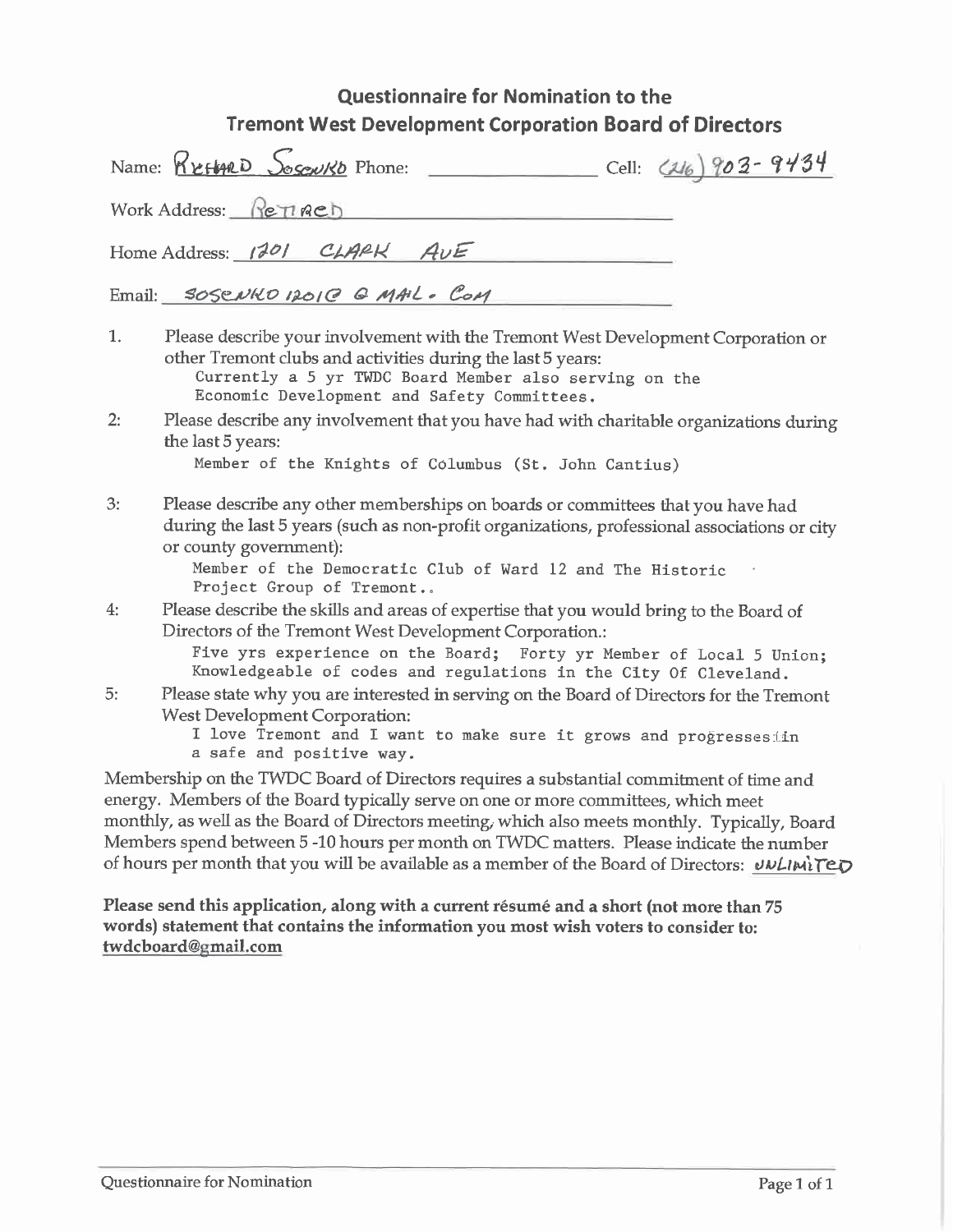## **Questionnaire for Nomination to the Tremont West Development Corporation Board of Directors**

Name: Jonathan Greever Cell: 314-704-1310

Work Address: 98 Johns St. Wellington, Ohio 44090 Home Address: 1951 Columbus Rd, Cleveland, Ohio 44113 Email: jonathangreever@yahoo.com

1. Please describe your involvement with the Tremont West Development Corporation or other Tremont clubs and activities during the last 5 years:

I have just recently moved to Tremont, after visiting here each month since Spring, 2015. Dr. Jen Hargrave and I did the long distance thing for 6.5 years, and just got married in December, and I moved here permanently. Although I formally just moved, I have felt like this neighborhood is my home away from home for the better part of a decade. It has become very special to during a very impressionable time of my life. I would like to be able to serve it in a tangible manner, giving back some of the valuable that it has given to me over these past few years.

2: Please describe any involvement that you have had with charitable organizations during the last 5 years:

 I have served as a deacon in my church for the past 2 years, helping the homebound and hospitalized members of our congregation (in St. Louis).

3: Please describe any other memberships on boards or committees that you have had during the last 5 years (such as non-profit organizations, professional associations or city or county government):

 I currently serve on the American Muncipal Power, Inc Board of Directors. I have served as a Board member for a 911 dispatch consortium in St. Louis for 10 years (2 as chairman). I serve on Wellington's Housing Council and Community Improvement Corporation.

- 4: Please describe the skills and areas of expertise that you would bring to the Board of Directors of the Tremont West Development Corporation.:
- As a mid-career, experienced city manager, that has had the joy and challenge of running cities for the past 12+ years, my career and life is based around effective organizational leadership at the local level. To serve in this manner for our neighborhood would be a privilege and an honor.
- 5: Please state why you are interested in serving on the Board of Directors for the Tremont West Development Corporation:

 Tremont has over the years become a very special place to me. I want to be able to give back to this tightly knit community in any way that I can. I hope that this will provide an opportunity to serve our neighborhood in this manner.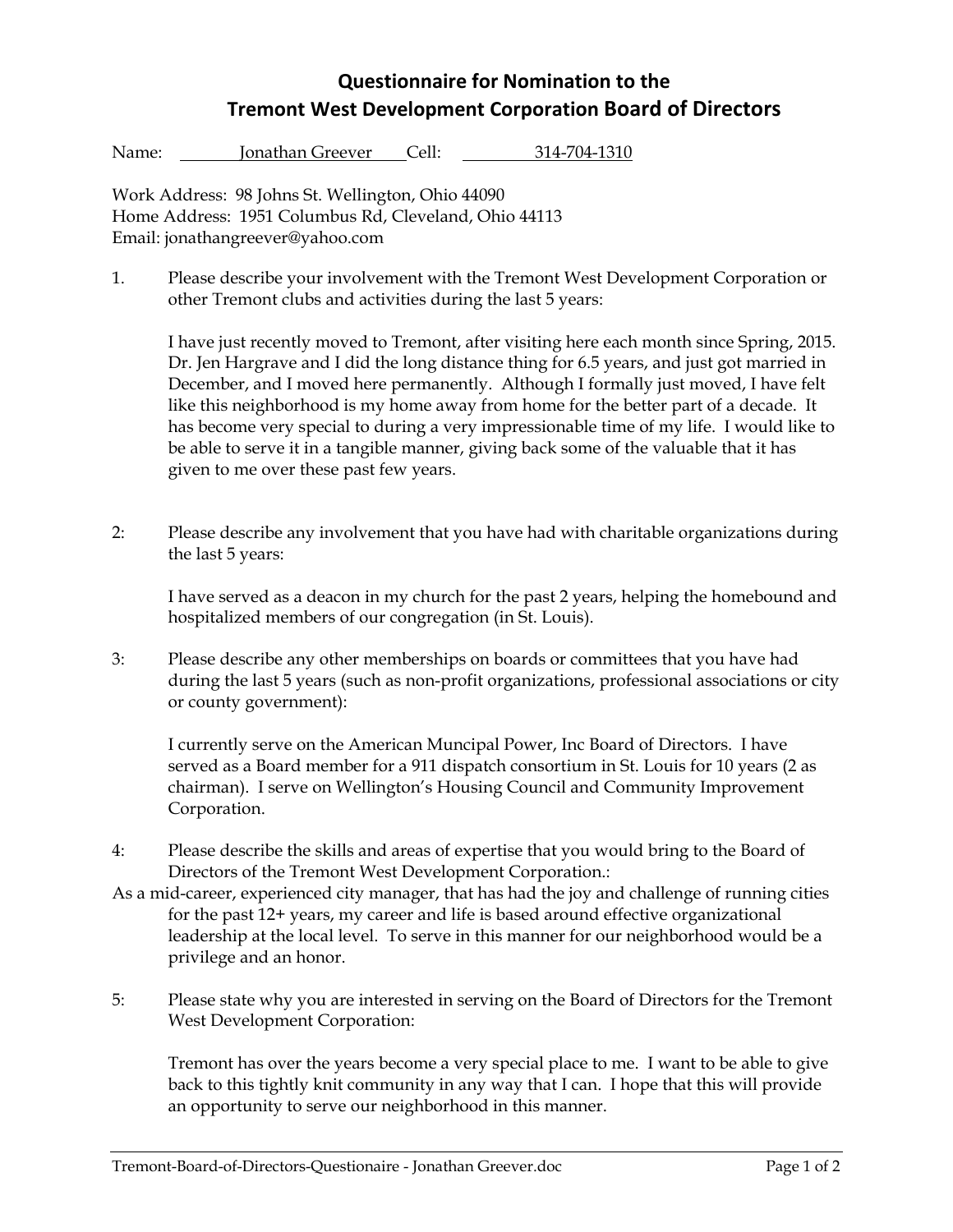Membership on the TWDC Board of Directors requires a substantial commitment of time and energy. Members of the Board typically serve on one or more committees, which meet monthly, as well as the Board of Directors meeting, which also meets monthly. Typically, Board Members spend between 5 -10 hours per month on TWDC matters. Please indicate the number of hours per month that you will be available as a member of the Board of Directors: **10**

Please send this application, along with a current résumé and a short (not more than 75 words) statement that contains the information you most wish voters to consider to:

| Via Mail: | <b>TWDC Nominating and Governance Committee</b> |
|-----------|-------------------------------------------------|
|           | 2406 Professor Ave.                             |
|           | Cleveland, Ohio 44113                           |

OR

Via Email: TWDCBoard@gmail.com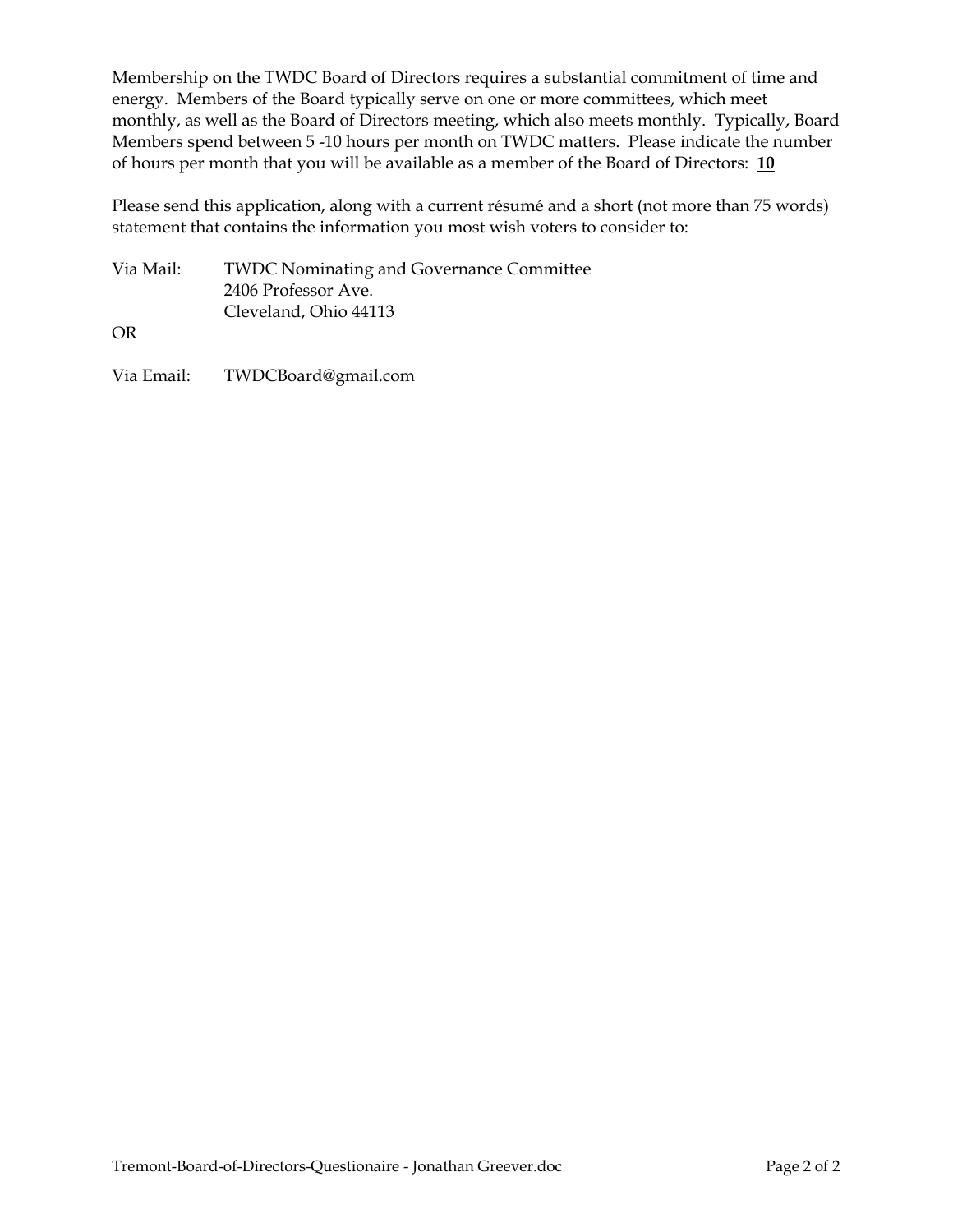## **JONATHAN D. GREEVER**

1951 Columbus Rd.

Cleveland, OH 44113| jonathangreever@yahoo.com

#### **PROFILE**

- Mid-career City Manager in Local Government. Humble leadership through example.
- Kindness and care for others, thoughtful service to the public through flexible, innovative policy.
- 13 Years of effective management of full-service municipalities in Missouri & Ohio. Administer Annual and CIP Budgets up to \$18M. Manage workforce of over 70 FTEs.
- Principled Leader. Character Driven. Focused Innovator.
- Experienced Economic Development Administrator. (Administered & negotiated over \$130 million work of private economic development & investment in our local communities)

#### **EXPERIENCE**

#### **Village of Wellington, Ohio**

#### **Village Manager December 2021 - Present**

- Manages all operations & functions of the Village of Wellington at the will and pleasure of the Council and the Mayor.
- Manages the Departments of Village Electric, Water Treatment Plant, Wastewater Treatment Plant, Public Works, Police, Building/Housing & Zoning.
- Oversees the Housing Council, the Community Reinvestment Area Program, and Enterprise Zone Program.
- Serves as the chief policy developer for the Mayor and Council. Advises the same on all matters pertaining to the application of Village Code & Ohio Revised Code.

#### **American Municipal Power, Inc. – Member of the Board of Directors**

- Serves as a board member, overseeing the operation of AMP.
	- o AMP is a public power  $501(c)(3)$ , comprised of 134 member cities, across 9 states.
	- o AMP oversees assets totaling \$6.6 billion.
	- o As a Board member, we are responsible for strategic leadership of the organization.
	- o Wellington is one of the founding members of this joint action agency.

#### **City of Shrewsbury, Missouri**

#### **City Administrator January 2010 – October 2021**

Served as the Chief Administrative Officer for the City, managing all functions of City Government for the Mayor and the Board of Aldermen.

Effectively negotiated and led the City through 3 major economic redevelopment projects.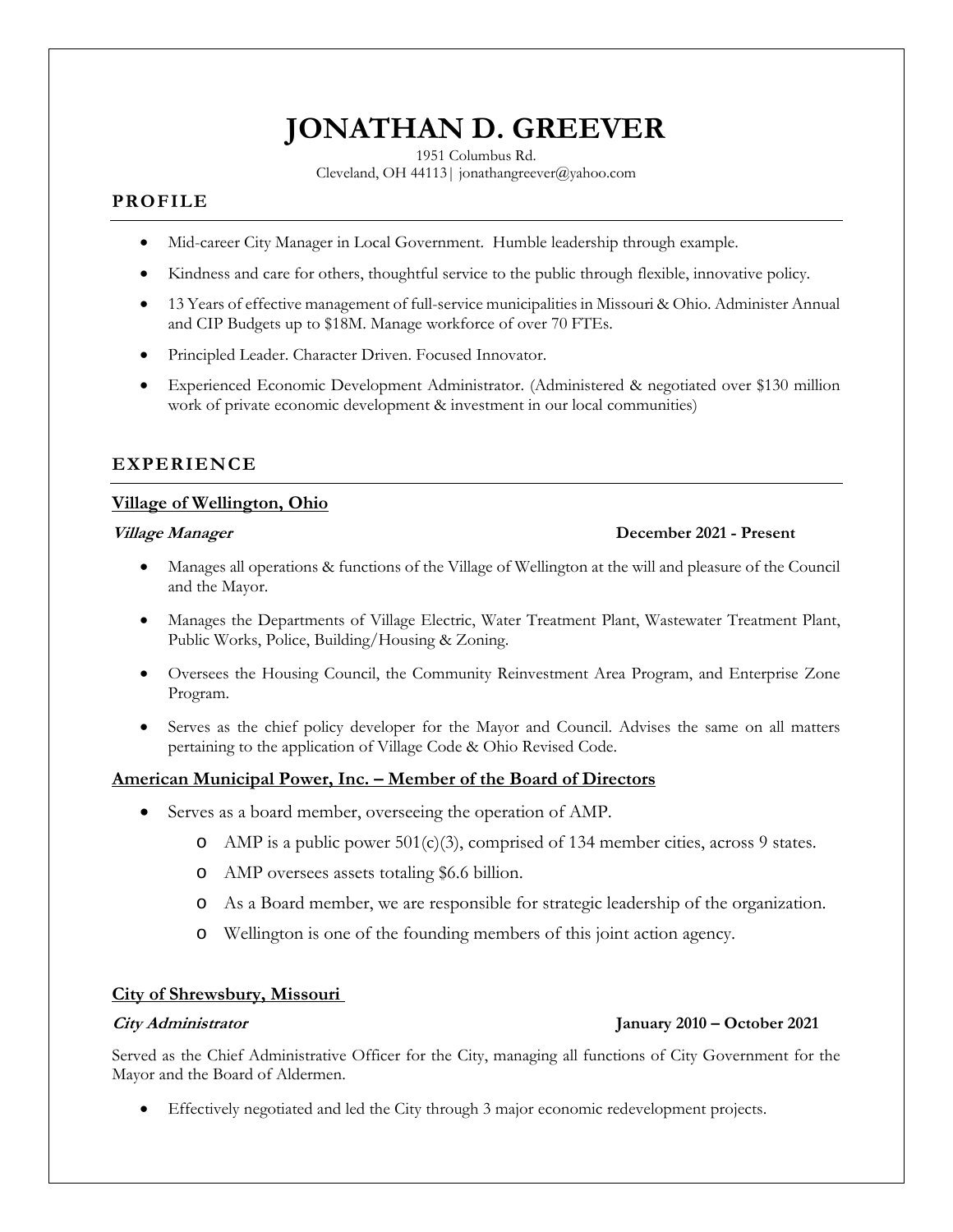- o Negotiated, and successfully administered a \$50M, 24-acre-complex redevelopment project, anchored by a Wal-Mart, Planet Fitness, a US Bank and other national retailers. The project included the utilization of several economic development mechanisms, for which I served as the responsible part from research through implementation. This included the effective and appropriate usage of a Community Improvement District and a Tax Increment Financing District.
- o Negotiated and implemented a \$13M, mixed-use redevelopment project, revitalizing an underutilized area of the City to create a new, urban center of economic activity. This project was anchored by a new Aldi's, along with other significant business entities. This project effectively utilized a Community Improvement District.
- o Negotiated, and effectively implemented a major shopping center redevelopment project anchored by another national grocer (Dierbergs), including the full-scale revitalization of over 22 acres of land. The project scaled at \$18M and retooled the central corridor for one of our major commercial centers. Included the creation of a CID District.
- Served on the East Central Dispatch Center's Board of Directors (regional dispatch consortium for 8 cities), overseeing the effective provision of Police, Fire and EMS Dispatch Services. (Chairman: 2017- 2019)
- Guided the City through a Bond Rating (S&P) in 2015, achieving a 'AA' Issuer Credit Rating.
- Responsible for Citywide Human Resource Management (70 FTE's); and Overhauled the City's Personnel Manual & Policies.
- Created, Drafted & Administered a new City Comprehensive Plan. Formed and oversaw the Comp Plan Review Committee. Presented the Comp Plan at Commission hearings and Public Forums.
- Responsible for oversight and leadership of all Board of Aldermen Meetings, Planning & Zoning Commission Meetings, Board of Adjustment Meetings, and all other ad hoc committees, commissions and boards.
- Served as the City's Chief Economic Development Director
- Stormwater and Floodplain Administrator. Implements FEMA/SEMA technical regulations to each parcel within the city, applying the NFIP program.
- Successfully obtained a \$1M FHWA grant to reconstruct 3 City roadways.
- Serves as the City's Chief Policy Advisor. Responsible for the review, creation, presentation and implementation of all citywide polices.
- Lead Negotiator for the City in Collective Bargaining Negotiations with the Fire Union.
- Served on a Regional TIF Commissions and CID Boards.

### **EDUCATION**

#### University of Missouri - St. Louis **St. Louis, MO**

**Master of Public Policy Administration Completed: 2009**  Emphasis: Local Government Management Specialty: Economic Development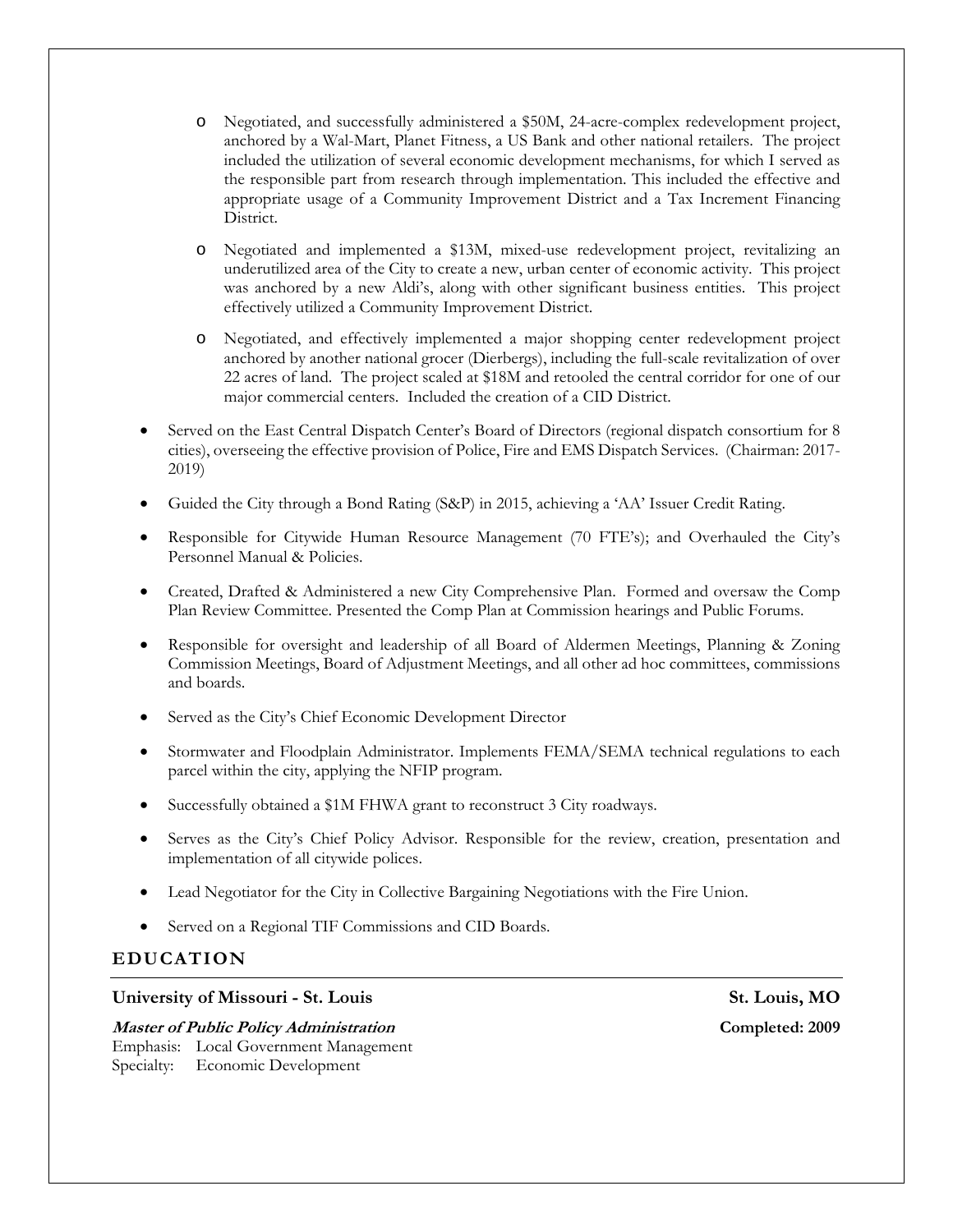- Intensive interdisciplinary program of study across five disciplines, including political science, business administration, economics, sociology and statistics.
- Conducted specialized dissertation on the Economic Development Mechanism: Tax Increment Financing, and its implementation in the St. Louis Region.

#### **Southwest Baptist University Bolivar, MO**

#### **Bachelor of Arts in Political Science and Psychology Completed: 2004**

- Completed a four-year liberal arts program which focused on a Dual Majors in Political Science and Psychology.
- Worked in Local Student Government, serving as the Student Government Association's Junior Class President.

#### **OTHER INTERESTS**

- Character is everything. I firmly believe in honesty and loyalty as guiding principles for staff and board relationships.
	- o Corollary: humility is essential to successful servant leadership. If it's about you, it is nearly impossible to lead.
- Learning is an insatiable drive. I cannot get enough. From history of conflict, to understanding physical science, to learning how to better organize space, I am sucked in by the desire to learn.
- I go to Parkside Church with my wife, Jen. In St. Louis, I served the homebound and hospitalized members as a deacon. I also served the membership as Incident Commander of an armed security detail.
- There isn't much free time. But I am an avid cyclist (wife would say that is a gross understatement, much to her dismay!) I also rock climb (built my own climbing facility), am an alpinist, mountaineer, runner and history buff.
- I like to read, garden, and do simple things, that can calm my mind down after days full of politics.
- I try to live every day with purposeful focus, to ever learn and improve and therefore, more effectively serve my residents. They are my ultimate bosses.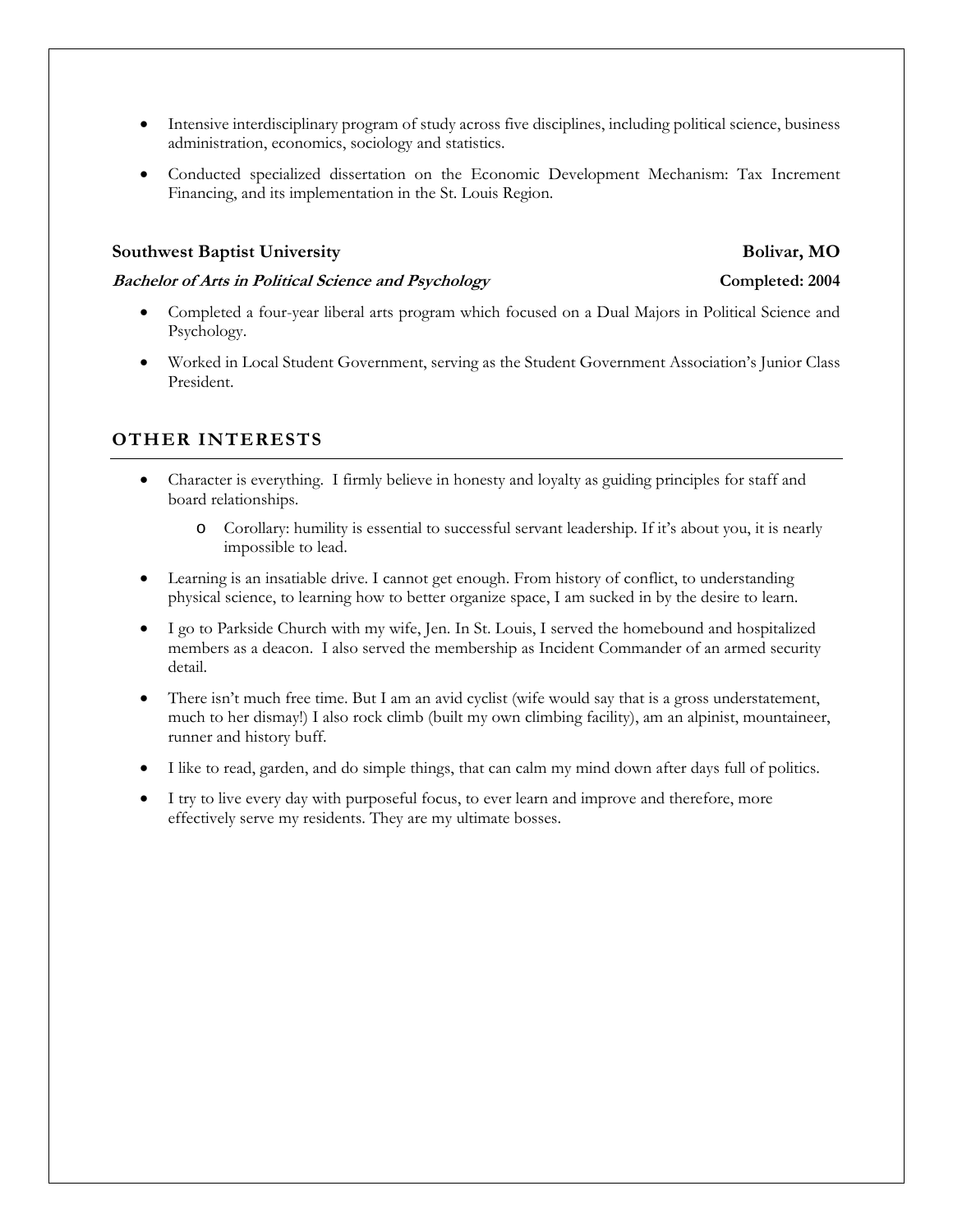## **Questionnaire for Nomination to the**

## **Tremont West Development Corporation Board of Directors**

**Name:** Vince Williams **Cell:** 330-400-9995

**Work Address:** LakewoodAlive: 14650 Detroit Avenue, #LL40, Lakewood, OH 44107

**Home Address:** 2658 Scranton Road, Apt. 206, Cleveland, OH 44113

**Email:** vcwilliams21@gmail.com

- **1. Please describe your involvement with the Tremont West Development Corporation or other Tremont clubs and activities during the last 5 years:** I have been attending TWDC events for several years (Taste of Tremont, Walkabout Tremont, Farmers Market). I've had a desire to involve myself for quite some time, but have found it difficult with previous work schedules and the pandemic. I spent a brief period away from Tremont, but have been back for 1 year and I'm ready to immerse myself more fully into this wonderful neighborhood. I am kept up to date through updates from the Lincoln Heights Block Club. I have not had the opportunity to attend meetings regularly, but intend to make that a priority moving forward. I currently reside in the Wagner Awning building managed by Sustainable Community Associates. SCA has been a wonderful resource and has kept me connected to happenings around Tremont and beyond.
- **2: Please describe any involvement that you have had with charitable organizations during the last 5 years:** Most of my professional work has been in the nonprofit sector. In the past 5 years I have worked for the Cleveland Sight Center where I managed all recreation programs and their summer camp for individuals with blindness and other disabilities. I currently work as the Event and Program Support Coordinator for LakewoodAlive (Lakewood CDC), where I run point on community events, a Small Business Support Program and coordination of volunteers for our housing outreach program.

Additionally, since 2014 I have planned & managed the Cleveland Animals Bar Crawl which benefits the Cleveland Animal Protective League (located in Tremont). This event has raised over \$100,000 for the APL since 2014.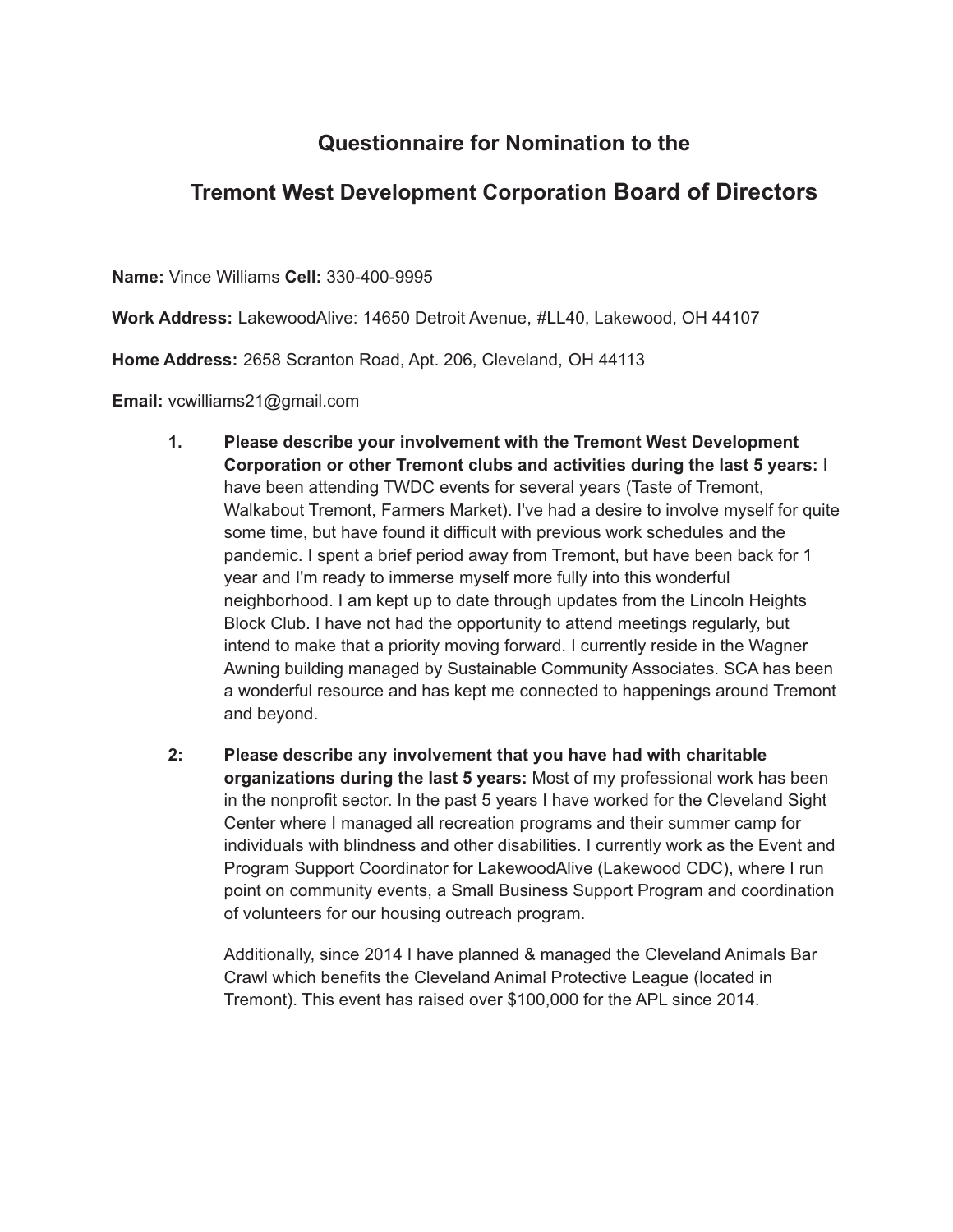- **3: Please describe any other memberships on boards or committees that you have had during the last 5 years (such as non-profit organizations, professional associations or city or county government):** I currently sit on the Kent State University: Recreation, Park & Tourism Management Advisory Board. As a graduate of this program, I now have the opportunity to provide feedback and discuss the future of this program for current KSU students.
- **4: Please describe the skills and areas of expertise that you would bring to the Board of Directors of the Tremont West Development Corporation:** Community Development has always been a passion of mine. The combination of my professional and volunteer experiences allow me to have a unique perspective. I have great attention to detail, leadership experience and I absolutely love staying "in the know" of happenings in Cleveland. Additionally, working under a Board of Directors at LakewoodAlive, I understand the complexities of working for a CDC.
- **5: Please state why you are interested in serving on the Board of Directors for the Tremont West Development Corporation:** I am committed to my community. I love being a part of positive change and impacting every community that I am a part of. Tremont is particularly unique and exciting, and I know that this Cleveland neighborhood will only continue to grow and continue to be a destination. I want to be a part of that!

Membership on the TWDC Board of Directors requires a substantial commitment of time and energy. Members of the Board typically serve on one or more committees, which meet monthly, as well as the Board of Directors meeting, which also meets monthly. Typically, Board Members spend between 5 -10 hours per month on TWDC matters. Please indicate the number of hours per month that you will be available as a member of the Board of Directors: **5-10**

**Please send this application, along with a current résumé and a short (not more than 75 words) statement that contains the information you most wish voters to consider to: twdcboard@gmail.com**